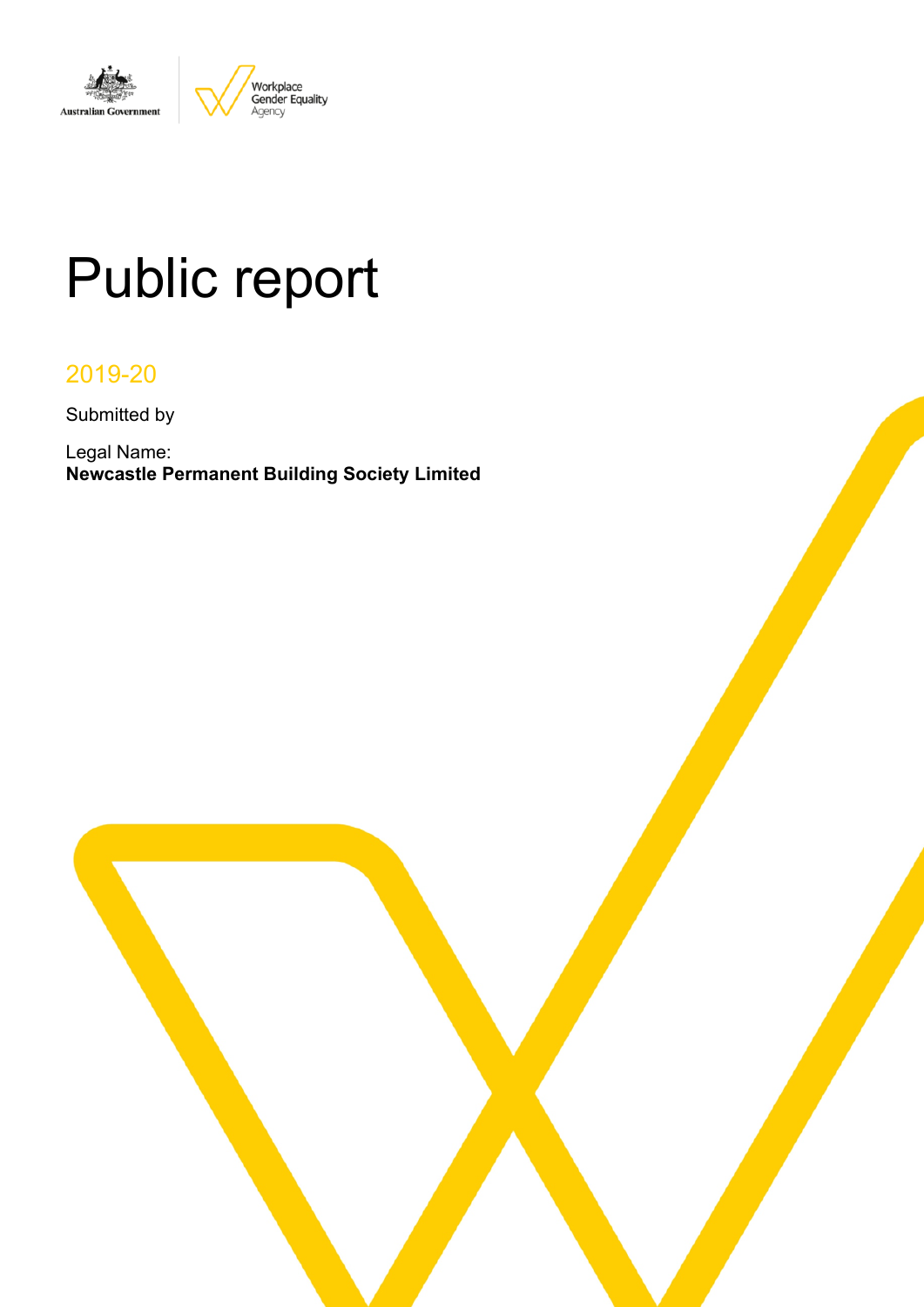

# Organisation and contact details

| Submitting organisation details | Legal name                                    | Newcastle Permanent Building Society Limited                          |  |  |  |  |
|---------------------------------|-----------------------------------------------|-----------------------------------------------------------------------|--|--|--|--|
|                                 | <b>ABN</b>                                    | 96087651992                                                           |  |  |  |  |
|                                 | <b>ANZSIC</b>                                 | K Financial and Insurance Services<br>6222 Building Society Operation |  |  |  |  |
|                                 | <b>Business/trading name/s</b>                |                                                                       |  |  |  |  |
|                                 | ASX code (if applicable)                      |                                                                       |  |  |  |  |
|                                 | <b>Postal address</b>                         | PO Box 5001<br>HUNTER REGION MC NSW 2310<br><b>AUSTRALIA</b>          |  |  |  |  |
|                                 | Organisation phone number                     | 131 987                                                               |  |  |  |  |
| <b>Reporting structure</b>      | Number of employees covered by<br>this report | 881                                                                   |  |  |  |  |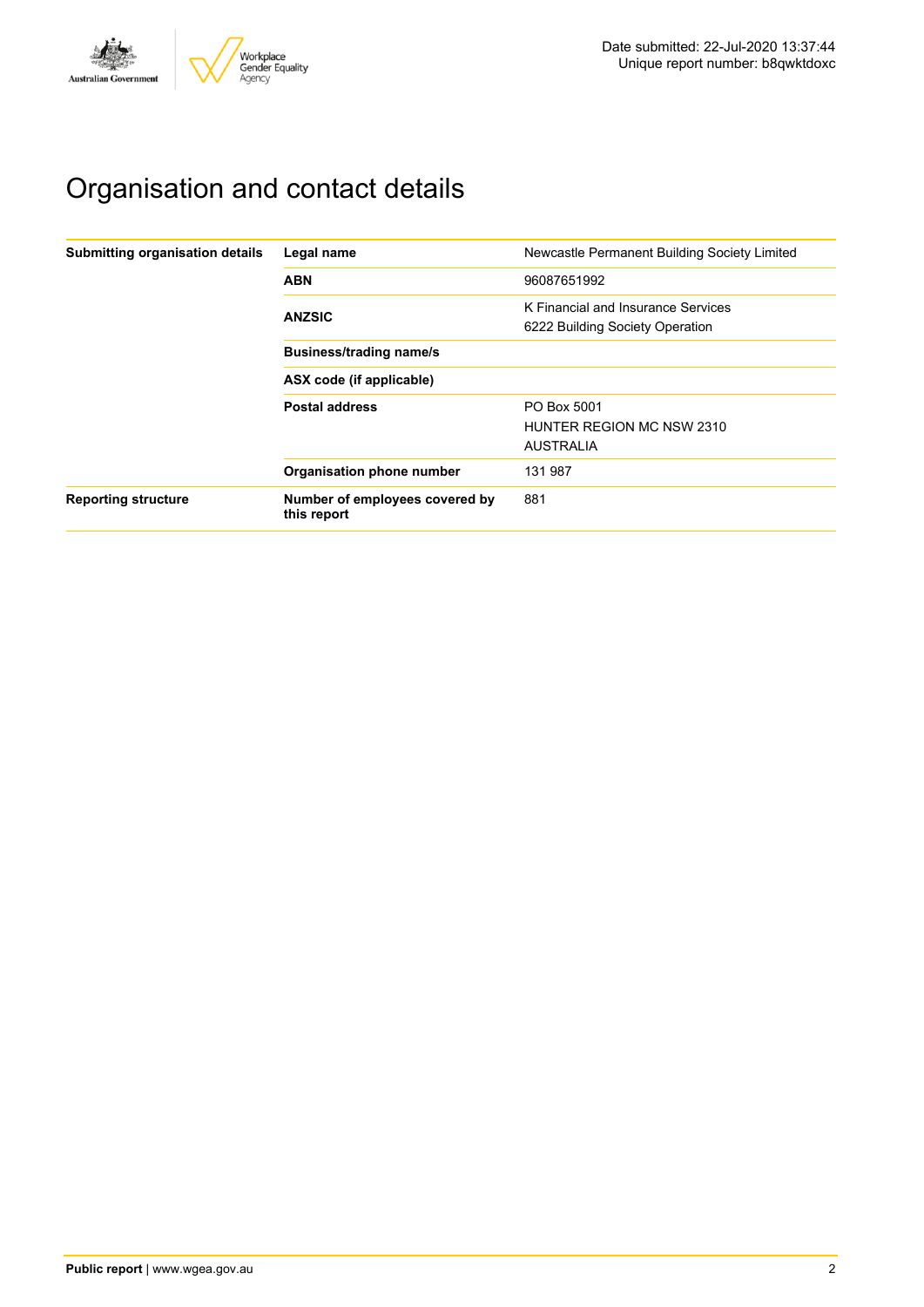

# Workplace profile

# **Manager**

|                                   |                        | <b>Employment status</b> | No. of employees |                |                        |  |
|-----------------------------------|------------------------|--------------------------|------------------|----------------|------------------------|--|
| Manager occupational categories   | Reporting level to CEO |                          | F.               | M              | <b>Total employees</b> |  |
|                                   |                        | Full-time permanent      | -1               | $\Omega$       |                        |  |
|                                   |                        | Full-time contract       | $\mathbf{0}$     | $\mathbf{0}$   | $\Omega$               |  |
| CEO/Head of Business in Australia | $\mathbf 0$            | Part-time permanent      | $\Omega$         | $\mathbf 0$    | $\mathbf{0}$           |  |
|                                   |                        | Part-time contract       | $\mathbf 0$      | $\mathbf{0}$   | $\mathbf{0}$           |  |
|                                   |                        | Casual                   | $\mathbf{0}$     | $\mathbf{0}$   | $\Omega$               |  |
|                                   |                        | Full-time permanent      | -1               | $\overline{7}$ | 8                      |  |
|                                   |                        | Full-time contract       | $\mathbf 0$      | $\mathbf 0$    | $\mathbf{0}$           |  |
| Key management personnel          | -1                     | Part-time permanent      | $\mathbf{0}$     | $\mathbf{0}$   | $\mathbf{0}$           |  |
|                                   |                        | Part-time contract       | $\Omega$         | $\mathbf 0$    | $\Omega$               |  |
|                                   |                        | Casual                   | $\mathbf 0$      | $\mathbf{0}$   | $\mathbf{0}$           |  |
| Other executives/General managers | $-2$                   | Full-time permanent      | 15               | 19             | 34                     |  |
|                                   |                        | Full-time contract       | $\overline{1}$   | $\mathbf 0$    |                        |  |
|                                   |                        | Part-time permanent      | $\mathbf{1}$     | $\mathbf 0$    |                        |  |
|                                   |                        | Part-time contract       | $\mathbf{0}$     | $\mathbf{0}$   | $\mathbf{0}$           |  |
|                                   |                        | Casual                   | 0                | $\mathbf 0$    | $\Omega$               |  |
|                                   | $-2$                   | Full-time permanent      | 6                | 2              | 8                      |  |
|                                   |                        | Full-time contract       | $\mathbf{0}$     | $\mathbf{0}$   | $\Omega$               |  |
|                                   |                        | Part-time permanent      | $\Omega$         | $\mathbf{0}$   | $\Omega$               |  |
|                                   |                        | Part-time contract       | $\mathbf 0$      | 0              | $\mathbf 0$            |  |
| <b>Senior Managers</b>            |                        | Casual                   | $\mathbf 0$      | $\mathbf 0$    | $\mathbf{0}$           |  |
|                                   |                        | Full-time permanent      | 10               | 13             | $\overline{23}$        |  |
|                                   |                        | Full-time contract       | $\mathbf{1}$     | 0              |                        |  |
|                                   | $-3$                   | Part-time permanent      | $\mathbf 0$      | 0              | $\Omega$               |  |
|                                   |                        | Part-time contract       | $\mathbf{0}$     | $\mathbf{0}$   | $\Omega$               |  |
|                                   |                        | Casual                   | $\mathbf{0}$     | $\mathbf{0}$   | $\mathbf{0}$           |  |
|                                   |                        | Full-time permanent      | $\mathbf{0}$     | $\mathbf 0$    | $\mathbf{0}$           |  |
|                                   |                        | Full-time contract       | $\mathbf{0}$     | $\mathbf{0}$   | $\Omega$               |  |
| Other managers                    | $-2$                   | Part-time permanent      | $\overline{1}$   | $\mathbf{0}$   |                        |  |
|                                   |                        | Part-time contract       | 0                | 0              | $\Omega$               |  |
|                                   |                        | Casual                   | $\mathbf 0$      | $\mathbf 0$    | $\Omega$               |  |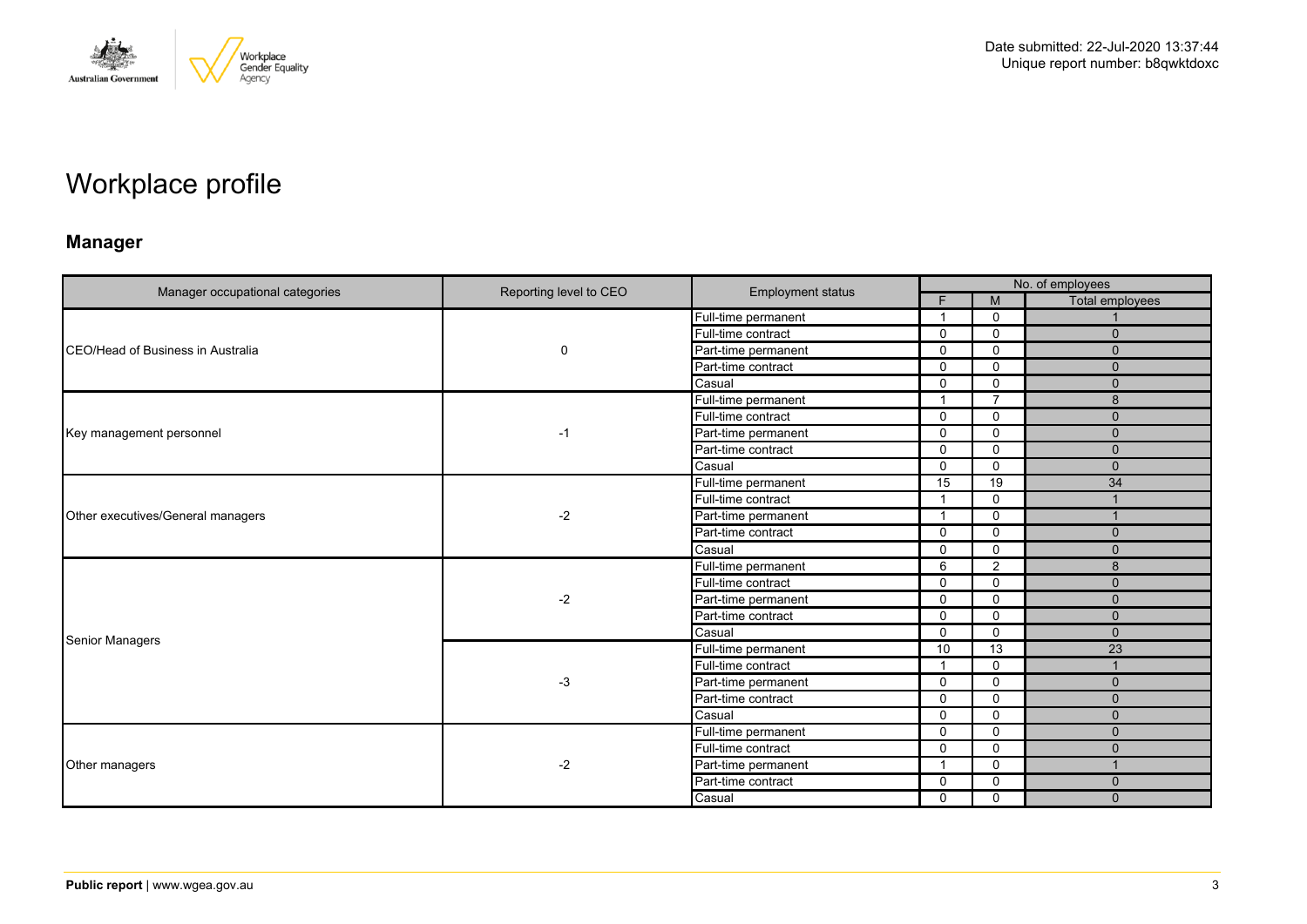

| Manager occupational categories | Reporting level to CEO | <b>Employment status</b> |                | No. of employees |                 |  |
|---------------------------------|------------------------|--------------------------|----------------|------------------|-----------------|--|
|                                 |                        |                          |                | M                | Total employees |  |
|                                 |                        | Full-time permanent      | 15             | 14               | 29              |  |
|                                 |                        | Full-time contract       | 0              | $\Omega$         | $\Omega$        |  |
|                                 | -3                     | Part-time permanent      | 0              | $\Omega$         | $\Omega$        |  |
|                                 |                        | Part-time contract       | 0              | 0                | $\Omega$        |  |
|                                 |                        | Casual                   | 0              |                  | $\Omega$        |  |
|                                 | -4                     | Full-time permanent      | 44             | 22               | 66              |  |
|                                 |                        | Full-time contract       | 0              | 0                | $\Omega$        |  |
|                                 |                        | Part-time permanent      | $\overline{2}$ | ⌒<br>U           | $\Omega$        |  |
|                                 |                        | Part-time contract       | 0              |                  |                 |  |
|                                 |                        | Casual                   | 0              |                  |                 |  |
|                                 |                        | Full-time permanent      |                | $\mathbf{U}$     |                 |  |
|                                 |                        | Full-time contract       | 0              |                  |                 |  |
|                                 | -5                     | Part-time permanent      | 0              |                  | $\Omega$        |  |
|                                 |                        | Part-time contract       | 0              |                  |                 |  |
|                                 |                        | Casual                   | 0              |                  |                 |  |
| Grand total: all managers       |                        |                          | 99             | 77               | 176             |  |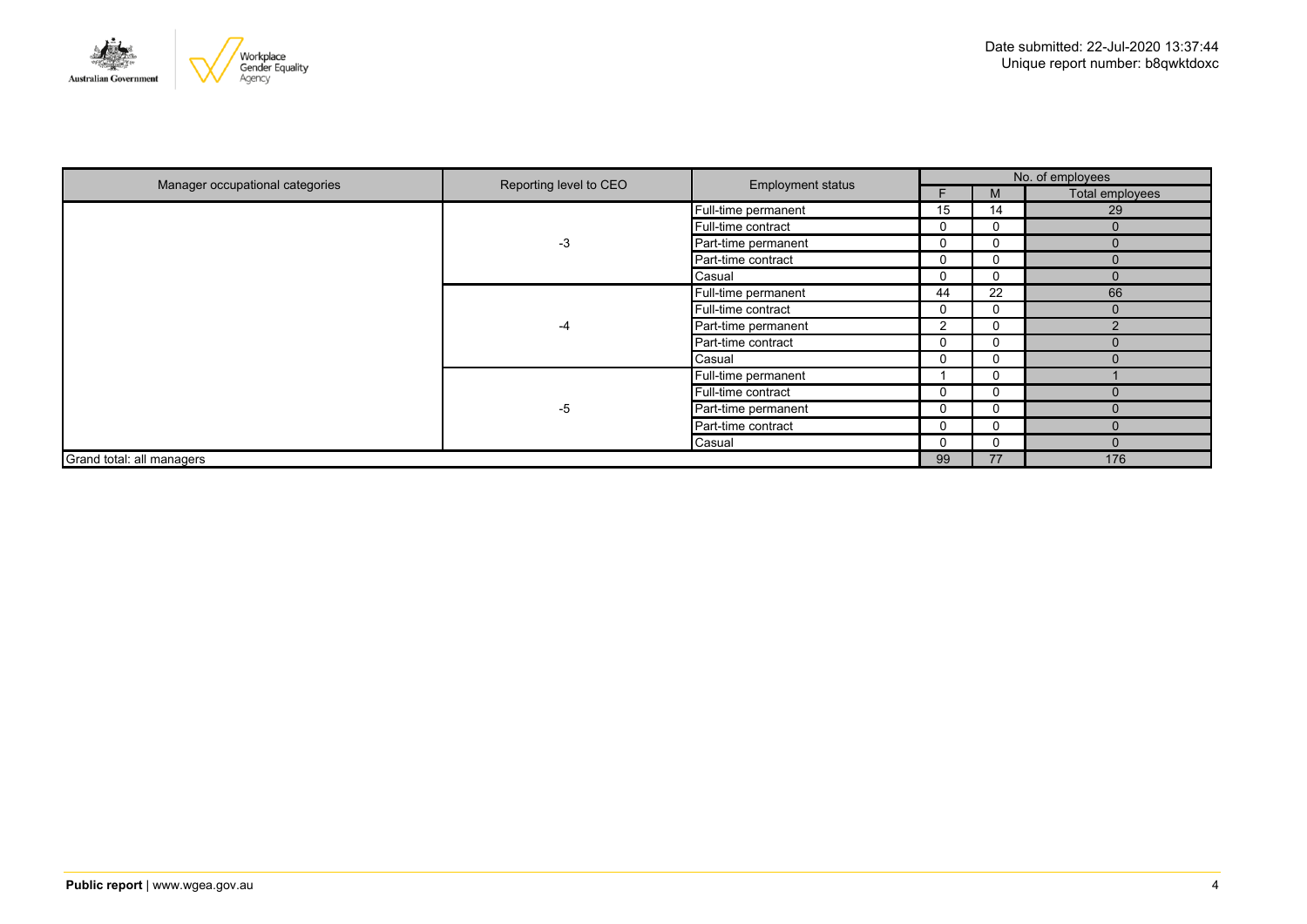

# Workplace profile

### **Non-manager**

|                                     |                          |              |                |             |              | No. of employees (excluding graduates and apprentices) No. of graduates (if applicable) No. of apprentices (if applicable) |              |                        |
|-------------------------------------|--------------------------|--------------|----------------|-------------|--------------|----------------------------------------------------------------------------------------------------------------------------|--------------|------------------------|
| Non-manager occupational categories | <b>Employment status</b> |              | M              |             | M            |                                                                                                                            | M            | Total employees        |
|                                     | Full-time permanent      | 70           | 98             | 0           | 0            | 0                                                                                                                          | 0            | 168                    |
|                                     | Full-time contract       | 2            | 2              | $\mathbf 0$ | $\Omega$     | $\Omega$                                                                                                                   | $\mathbf{0}$ | $\overline{4}$         |
| Professionals                       | Part-time permanent      | 34           | 3              | $\mathbf 0$ | 0            | 0                                                                                                                          | $\Omega$     | 37                     |
|                                     | Part-time contract       | $\Omega$     | 0              | 0           | 0            | 0                                                                                                                          | $\Omega$     | $\Omega$               |
|                                     | Casual                   | $\mathbf{0}$ | $\overline{1}$ | $\Omega$    | $\Omega$     | $\mathbf{0}$                                                                                                               | $\mathbf{0}$ |                        |
|                                     | Full-time permanent      | $\mathbf 0$  | 0              | $\mathbf 0$ | $\mathbf 0$  | 0                                                                                                                          | $\mathbf{0}$ | $\Omega$               |
|                                     | Full-time contract       | $\Omega$     | $\mathbf 0$    | 0           | 0            | $\mathbf 0$                                                                                                                | $\mathbf 0$  | $\Omega$               |
| Technicians and trade               | Part-time permanent      | $\mathbf 0$  | 0              | $\mathbf 0$ | $\mathbf 0$  | $\mathbf 0$                                                                                                                | 0            | $\Omega$               |
|                                     | Part-time contract       | $\Omega$     | $\mathbf 0$    | $\mathbf 0$ | $\Omega$     | $\Omega$                                                                                                                   | $\mathbf{0}$ | $\Omega$               |
|                                     | Casual                   | $\mathbf 0$  | 0              | $\mathbf 0$ | $\mathbf 0$  | $\mathbf 0$                                                                                                                | $\mathbf 0$  | $\Omega$               |
|                                     | Full-time permanent      | $\mathbf 0$  | 0              | $\mathbf 0$ | $\mathbf{0}$ | $\Omega$                                                                                                                   | $\Omega$     | $\Omega$               |
|                                     | Full-time contract       | $\Omega$     | $\mathbf 0$    | $\mathbf 0$ | 0            | 0                                                                                                                          | 0            | $\Omega$               |
| Community and personal service      | Part-time permanent      | $\mathbf 0$  | $\mathbf 0$    | $\mathbf 0$ | $\mathbf 0$  | $\mathbf 0$                                                                                                                | $\mathbf 0$  | $\Omega$               |
|                                     | Part-time contract       | $\mathbf 0$  | $\mathbf 0$    | $\mathbf 0$ | $\mathbf 0$  | $\mathbf 0$                                                                                                                | $\Omega$     | $\mathbf{0}$           |
|                                     | Casual                   | $\Omega$     | $\mathbf{0}$   | $\mathbf 0$ | $\Omega$     | $\Omega$                                                                                                                   | $\mathbf{0}$ | $\Omega$               |
|                                     | Full-time permanent      | 39           | 13             | $\mathbf 0$ | $\Omega$     | $\mathbf 0$                                                                                                                | $\mathbf{0}$ | 52                     |
|                                     | Full-time contract       |              | 0              | $\mathbf 0$ | 0            | $\mathbf 0$                                                                                                                | 0            |                        |
| Clerical and administrative         | Part-time permanent      | 36           | $\mathbf 0$    | $\mathbf 0$ | $\Omega$     | $\Omega$                                                                                                                   | $\mathbf{0}$ | 36                     |
|                                     | Part-time contract       |              | $\mathbf 0$    | $\mathbf 0$ | $\mathbf 0$  | $\mathbf 0$                                                                                                                | 0            |                        |
|                                     | Casual                   | $\mathbf 0$  | 0              | 0           | $\mathbf 0$  | 0                                                                                                                          | 0            | $\mathbf{0}$           |
|                                     | Full-time permanent      | 193          | 44             | $\mathbf 0$ | $\mathbf 0$  | $\mathbf 0$                                                                                                                | $\mathbf 0$  | 237                    |
|                                     | Full-time contract       | 3            | 0              | $\mathbf 0$ | $\Omega$     | $\Omega$                                                                                                                   | $\Omega$     | 3                      |
| Sales                               | Part-time permanent      | 154          | $\overline{7}$ | $\mathbf 0$ | 0            | $\mathbf 0$                                                                                                                | $\mathbf 0$  | 161                    |
|                                     | Part-time contract       | $\mathbf 0$  | 0              | $\mathbf 0$ | $\mathbf 0$  | $\mathbf 0$                                                                                                                | $\mathbf 0$  | $\mathbf{0}$           |
|                                     | Casual                   | 4            | 0              | $\mathbf 0$ | 0            | 0                                                                                                                          | $\Omega$     | $\boldsymbol{\Lambda}$ |
|                                     | Full-time permanent      | $\Omega$     | $\mathbf 0$    | 0           | 0            | 0                                                                                                                          | 0            | $\mathbf{0}$           |
|                                     | Full-time contract       | $\mathbf 0$  | $\mathsf{O}$   | $\mathbf 0$ | $\mathbf 0$  | $\mathbf 0$                                                                                                                | $\mathbf 0$  | $\Omega$               |
| Machinery operators and drivers     | Part-time permanent      | $\mathbf 0$  | $\mathbf 0$    | $\mathbf 0$ | $\mathbf 0$  | 0                                                                                                                          | $\mathbf 0$  | $\Omega$               |
|                                     | Part-time contract       | $\Omega$     | 0              | 0           | 0            | 0                                                                                                                          | 0            | $\mathbf{0}$           |
|                                     | Casual                   | $\mathbf 0$  | $\mathbf 0$    | $\mathbf 0$ | $\Omega$     | $\Omega$                                                                                                                   | $\mathbf 0$  | $\mathbf{0}$           |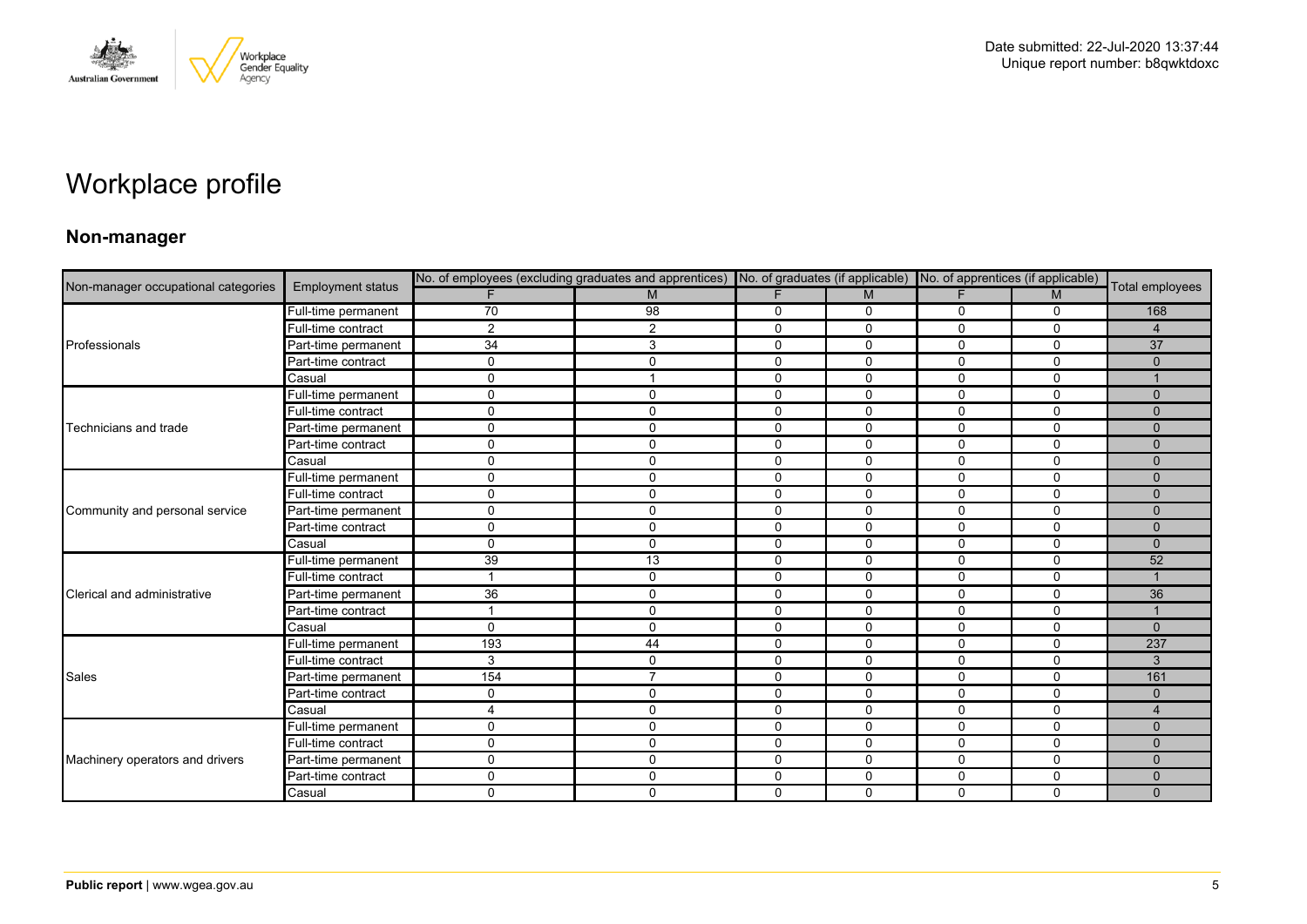

|                                     | <b>Employment status</b> | No. of employees (excluding graduates and apprentices) No. of graduates (if applicable) No. of apprentices (if applicable) Total employees |     |  |  |  |  |     |
|-------------------------------------|--------------------------|--------------------------------------------------------------------------------------------------------------------------------------------|-----|--|--|--|--|-----|
| Non-manager occupational categories |                          |                                                                                                                                            | М   |  |  |  |  |     |
|                                     | Full-time permanent      |                                                                                                                                            |     |  |  |  |  |     |
|                                     | Full-time contract       |                                                                                                                                            |     |  |  |  |  |     |
| Labourers                           | Part-time permanent      |                                                                                                                                            |     |  |  |  |  |     |
|                                     | Part-time contract       |                                                                                                                                            |     |  |  |  |  |     |
|                                     | Casual                   |                                                                                                                                            |     |  |  |  |  |     |
|                                     | Full-time permanent      |                                                                                                                                            |     |  |  |  |  |     |
|                                     | Full-time contract       |                                                                                                                                            |     |  |  |  |  |     |
| <b>Others</b>                       | Part-time permanent      |                                                                                                                                            |     |  |  |  |  |     |
|                                     | Part-time contract       |                                                                                                                                            |     |  |  |  |  |     |
|                                     | Casual                   |                                                                                                                                            |     |  |  |  |  |     |
| Grand total: all non-managers       |                          | 537                                                                                                                                        | 168 |  |  |  |  | 705 |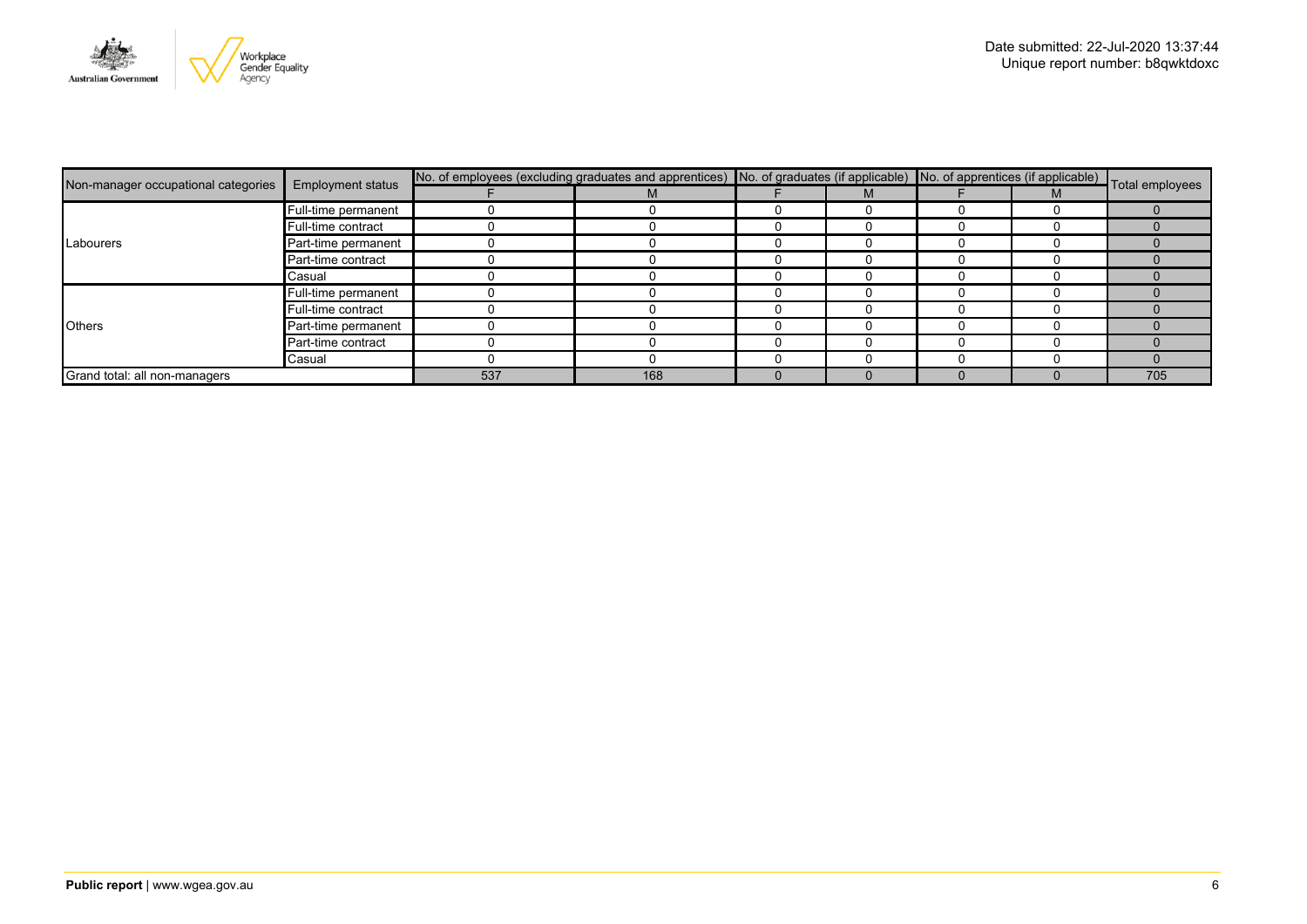

# Reporting questionnaire

# **Gender equality indicator 1: Gender composition of workforce**

This indicator seeks information about the gender composition of relevant employers in a standardised format, to enable the aggregation of data across and within industries. The aggregated data in your workplace profile assists relevant employers in understanding the characteristics of their workforce, including in relation to occupational segregation, the position of women and men in management within their industry or sector, and patterns of potentially insecure employment.

#### **NB. IMPORTANT:**

**• References to the Act mean the Workplace Gender Equality Act 2012.**

• A formal 'policy' and/or 'formal strategy' in this questionnaire refers to formal policies and/or strategies that are **either standalone or contained within another formal policy/formal strategy.**

• Data provided in this reporting questionnaire covers the TOTAL reporting period from 1 April 2019 to 31 March 2020. (This differs from the workplace profile data which is taken at a point-in-time during the reporting period).

- **• Answers need to reflect ALL organisations covered in this report.**
- . If you select "NO, Insufficient resources/expertise" to any option, this may cover human or financial resources.
- **1. Do you have formal policies and/or formal strategies in place that SPECIFICALLY SUPPORT GENDER EQUALITY relating to the following?**

#### **1.1 Recruitment**

- $\boxtimes$  Yes (select all applicable answers)
	- $\boxtimes$  Policy
	- $\boxtimes$  Strategy
- No (you may specify why no formal policy or formal strategy is in place)
	- $\Box$  Currently under development, please enter date this is due to be completed
		- $\overline{\Box}$  Insufficient resources/expertise
		- $\Box$  Not a priority

#### **1.2 Retention**

- $\boxtimes$  Yes (select all applicable answers)
	- $\boxtimes$  Policy
	- $\boxtimes$  Strategy
- No (you may specify why no formal policy or formal strategy is in place)
	- $\Box$  Currently under development, please enter date this is due to be completed
		- Insufficient resources/expertise
		- Not a priority

#### **1.3 Performance management processes**

- $\boxtimes$  Yes (select all applicable answers)
	- $\mathbb{\dot{Z}}$  Policy
	- $\boxtimes$  Strategy
- $\Box$  No (you may specify why no formal policy or formal strategy is in place)
	- $\Box$  Currently under development, please enter date this is due to be completed
	- $\Box$  Insufficient resources/expertise
	- $\Box$  Not a priority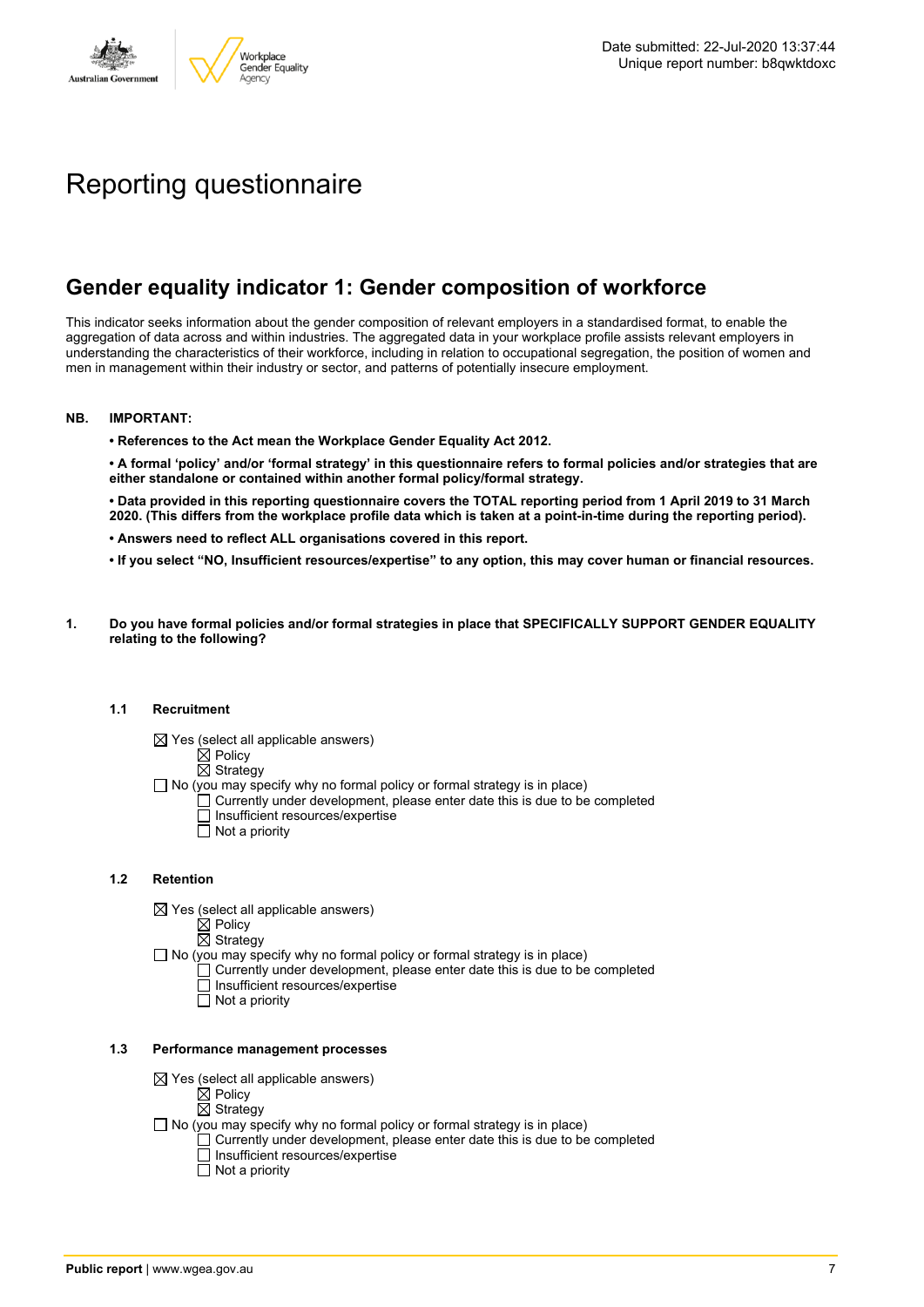



#### **1.4 Promotions**

 $\boxtimes$  Yes (select all applicable answers)

 $\boxtimes$  Policy  $\overline{\boxtimes}$  Strategy

- $\Box$  No (you may specify why no formal policy or formal strategy is in place)
	- $\Box$  Currently under development, please enter date this is due to be completed □ Insufficient resources/expertise
		- $\overline{\Box}$  Not a priority

#### **1.5 Talent identification/identification of high potentials**

- $\boxtimes$  Yes (select all applicable answers)
	- Policy
	- $\overline{\boxtimes}$  Strategy
- $\Box$  No (you may specify why no formal policy or formal strategy is in place)
	- Currently under development, please enter date this is due to be completed Insufficient resources/expertise
		- $\overline{\Box}$  Not a priority

#### **1.6 Succession planning**

- $\boxtimes$  Yes (select all applicable answers)
	- $\boxtimes$  Policy
	- $\overline{\boxtimes}$  Strategy

 $\Box$  No (you may specify why no formal policy or formal strategy is in place)

- $\Box$  Currently under development, please enter date this is due to be completed Insufficient resources/expertise
- Not a priority

#### **1.7 Training and development**

- $\boxtimes$  Yes (select all applicable answers)
	- $\boxtimes$  Policy
		- $\Box$  Strategy
- $\Box$  No (you may specify why no formal policy or formal strategy is in place)
	- Currently under development, please enter date this is due to be completed Insufficient resources/expertise
		- $\Box$  Not a priority

#### **1.8 Key performance indicators for managers relating to gender equality**

- $\boxtimes$  Yes (select all applicable answers)
	- □ Policy
	- $\boxtimes$  Strategy

 $\Box$  No (you may specify why no formal policy or formal strategy is in place)

- $\Box$  Currently under development, please enter date this is due to be completed Insufficient resources/expertise
	- Not a priority

#### **1.9 Gender equality overall**

- $\boxtimes$  Yes (select all applicable answers)
	- $\boxtimes$  Policy
	- $\Box$  Strategy
- $\Box$  No (you may specify why no formal policy or formal strategy is in place)
	- $\Box$  Currently under development, please enter date this is due to be completed □ Insufficient resources/expertise
		- $\Box$  Not a priority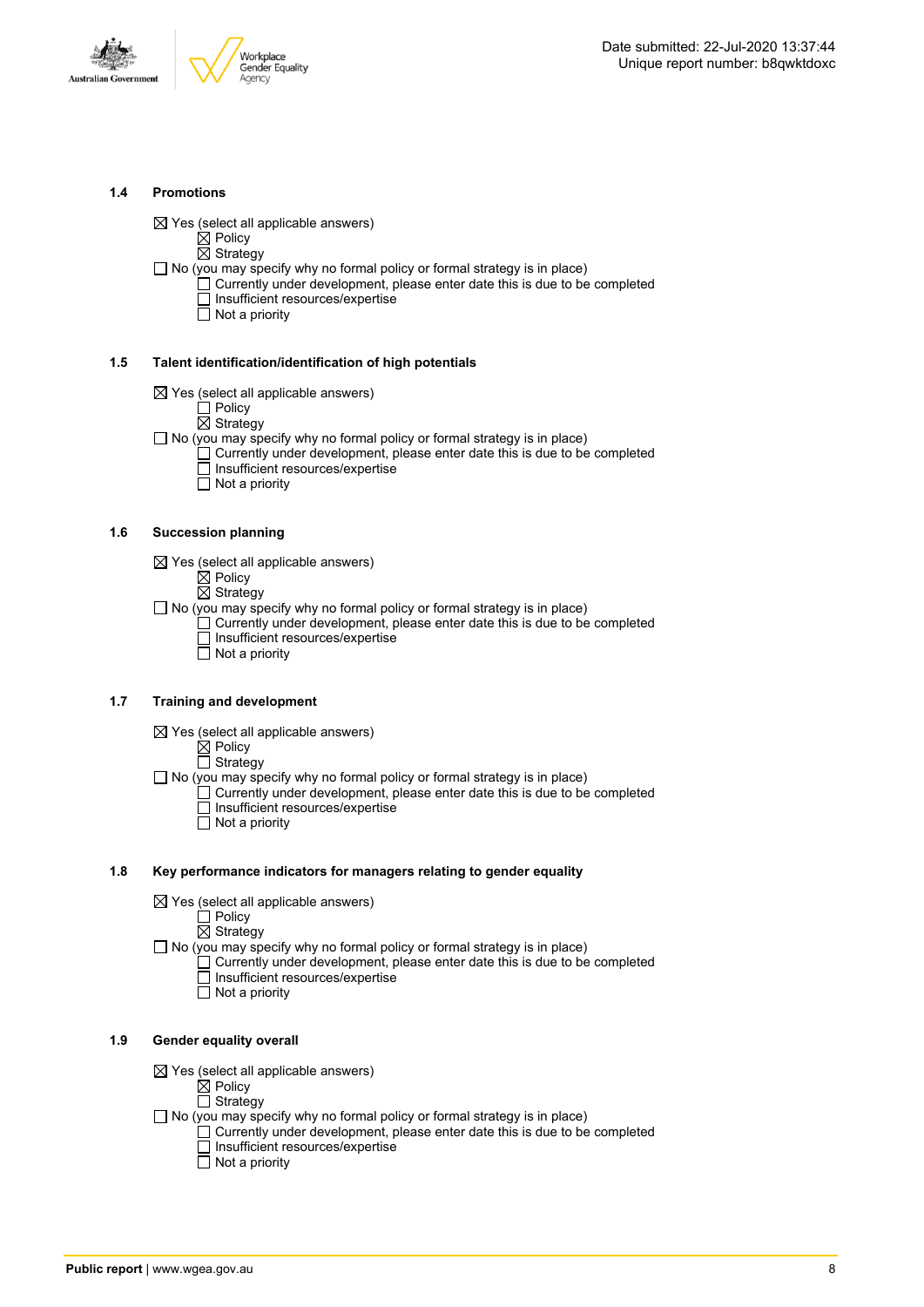



**1.10 How many employees were promoted during the reporting period against each category below? IMPORTANT: Because promotions are included in the number of appointments in Q1.11, the number of promotions should never exceed appointments.**

|                                         |        | Managers |        | Non-managers |
|-----------------------------------------|--------|----------|--------|--------------|
|                                         | Female | Male     | Female | Male         |
| Permanent/ongoing full-time employees   | 15     | 13       | 34     | 16           |
| Permanent/ongoing part-time employees   |        | 0        | 17     |              |
| Fixed-term contract full-time employees | 0      | 0        | 0      |              |
| Fixed-term contract part-time employees | 0      | 0        | 0      |              |
| Casual employees                        | 0      | 0        | C      |              |

**1.11 How many appointments in total were made to manager and non-manager roles (based on WGEA-defined managers/non-managers) during the reporting period (add the number of external appointments and internal promotions together)?**

|                                                                         | Female | Male |
|-------------------------------------------------------------------------|--------|------|
| Number of appointments made to MANAGER roles (including promotions)     | 16     |      |
| Number of appointments made to NON-MANAGER roles (including promotions) | 51     |      |

**1.12 How many employees resigned during the reporting period against each category below?**

|                                         | Managers |      | Non-managers |      |
|-----------------------------------------|----------|------|--------------|------|
|                                         | Female   | Male | Female       | Male |
| Permanent/ongoing full-time employees   | 15       | 10   | 26           | 28   |
| Permanent/ongoing part-time employees   |          | 0    | 30           | 3    |
| Fixed-term contract full-time employees | 0        | 0    |              |      |
| Fixed-term contract part-time employees | 0        | 0    |              | 0    |
| Casual employees                        | 0        | 0    |              | 0    |

**1.13 If your organisation would like to provide additional information relating to gender equality indicator 1, please do so below.**

# **Gender equality indicator 2: Gender composition of governing bodies**

Gender composition of governing bodies is an indicator of gender equality at the highest level of organisational leadership and decision-making. This gender equality indicator seeks information on the representation of women and men on governing bodies. The term "governing body" in relation to a relevant employer is broad and depends on the nature of your organisation. It can mean the board of directors, trustees, committee of management, council or other governing authority of the employer.

- 2. The organisation(s) you are reporting on will have a governing body. In the Act, governing body is defined as "the board of directors, trustees, committee of management, council or other governing authority of the employer". This question relates to the highest governing body for your Australian entity, even if it is located overseas.
	- **2.1 Please answer the following questions relating to each governing body covered in this report.**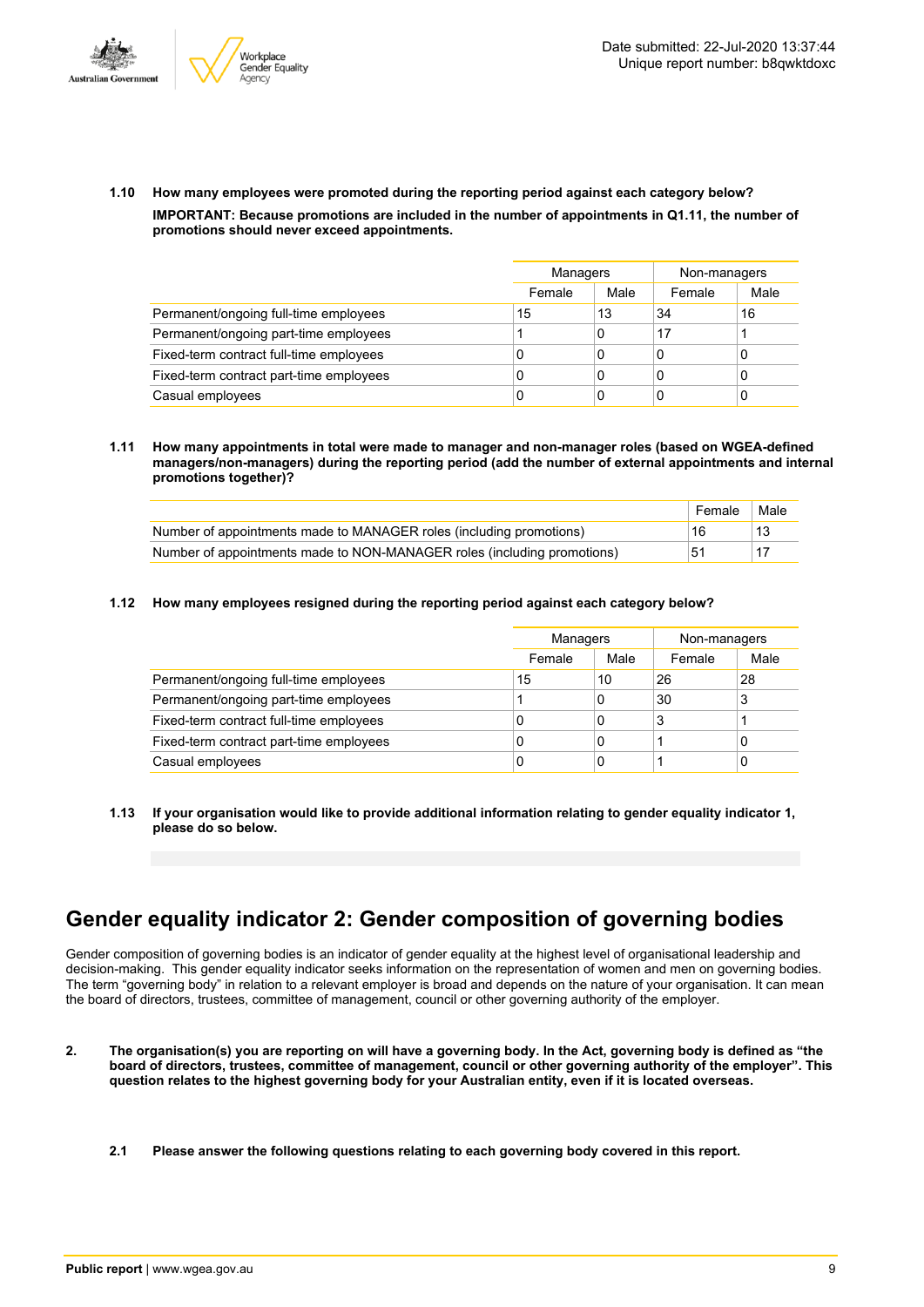

**Note: If this report covers more than one organisation, the questions below will be repeated for each organisation before proceeding to question 2.2.**

If your organisation's governing body is the same as your parent entity's, you will need to add your **organisation's name BUT the numerical details of your parent entity's governing body.**

#### **2.1a.1 Organisation name?**

Newcastle Permanent Building Society Ltd

2.1b.1 What gender is the Chair on this governing body (if the role of the Chair rotates, enter the gender of the **Chair at your last meeting)?**

#### **2.1c.1 How many other members are on this governing body (excluding the Chair/s)?**

|               | -----<br>пае                  | Male                            |
|---------------|-------------------------------|---------------------------------|
| <b>Number</b> | -<br>$\overline{\phantom{a}}$ | . .<br>$\overline{\phantom{0}}$ |

#### **2.1d.1 Has a target been set to increase the representation of women on this governing body?**

#### ⊠ Yes

 $\Box$  No (you may specify why a target has not been set)

Governing body/board has gender balance (e.g. 40% women/40% men/20% either)

Currently under development, please enter date this is due to be completed

- $\overline{\Box}$  Insufficient resources/expertise
- $\square$  Do not have control over governing body/board appointments (provide details why):
- $\Box$  Not a priority
- Other (provide details):
- **2.1e.1 What is the percentage (%) target?**

25

**2.1f.1 What year is the target to be reached?**

2018

**2.1g.1 Are you reporting on any other organisations in this report?**

 $\Box$  Yes  $\overline{\boxtimes}$  No

- **2.2 Do you have a formal selection policy and/or formal selection strategy for governing body members for ALL organisations covered in this report?**
	- $\boxtimes$  Yes (select all applicable answers)

Not a priority

 $\mathbb{\dot{R}}$  Policy

 $\Box$  Strategy

- No (you may specify why no formal selection policy or formal selection strategy is in place)  $\Box$  In place for some governing bodies
	-
	- $\Box$  Currently under development, please enter date this is due to be completed
	- □ Insufficient resources/expertise
	- Do not have control over governing body appointments (provide details why)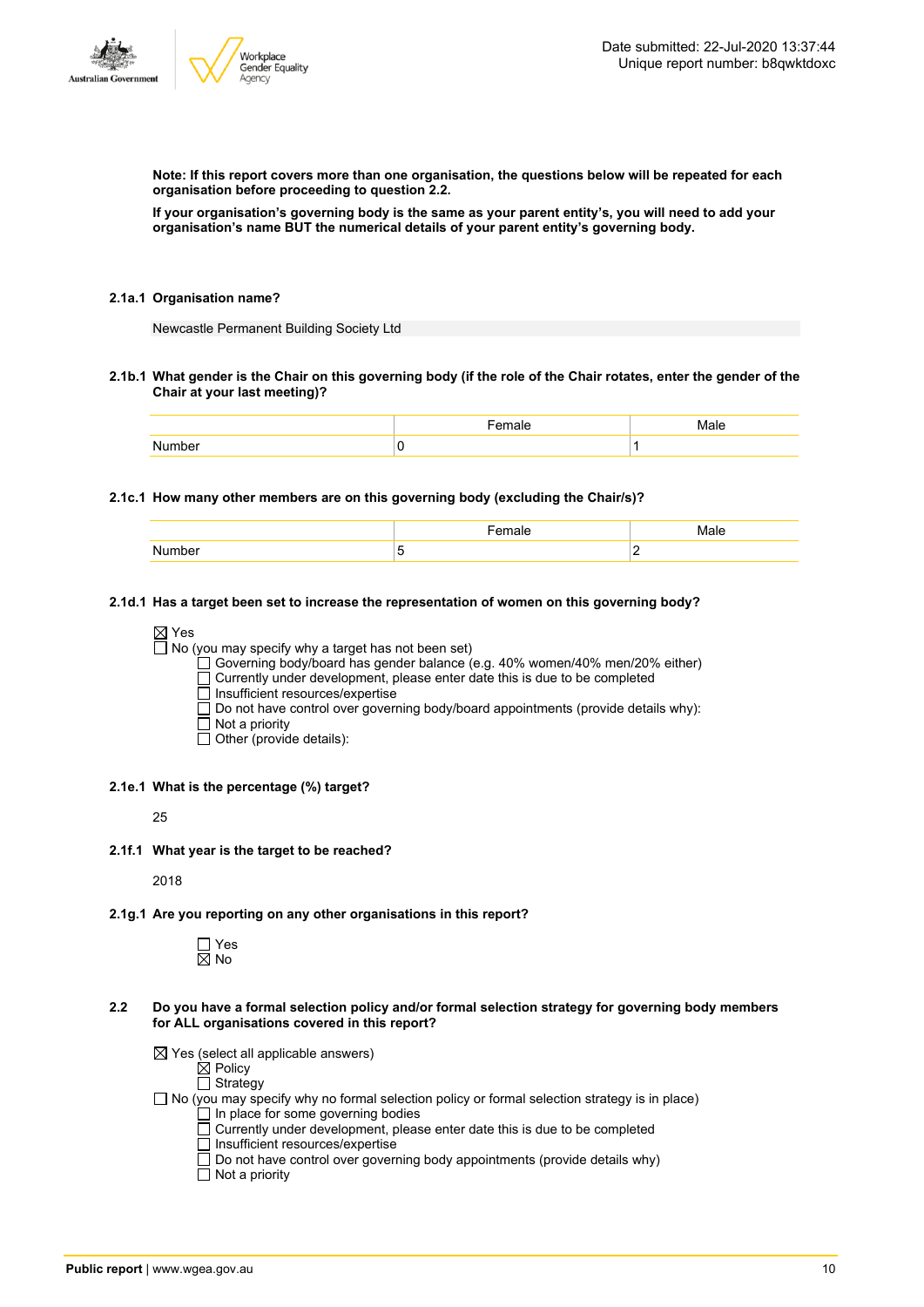



 $\Box$  Other (provide details):

- **2.3 Does your organisation operate as a partnership structure (i.e. select NO if your organisation is an "incorporated" entity - Pty Ltd, Ltd or Inc; or an "unincorporated" entity)?**
	- □ Yes  $\overline{\boxtimes}$  No
- **2.5 If your organisation would like to provide additional information relating to gender equality indicator 2, please do so below.**

The Newcastle Permanent Board has previously set measurable objectives seeking to increase the representation of women on the Board. This process commenced in 2015 and, over time, involved goals of moving to at least 25% and then 30% female representation on the Board. These measurable objectives were achieved progressively over time and the Board now has a more balanced gender representation of 62.5% females and 37.5% males. Given the progress to a balanced gender representation, the Board has adjusted its measurable objective to be having a minimum of two Directors, and not less than 25% of the Board composition overall, of each gender on the Board.

### **Gender equality indicator 3: Equal remuneration between women and men**

Equal remuneration between women and men is a key component of improving women's economic security and progressing gender equality.

#### **3. Do you have a formal policy and/or formal strategy on remuneration generally?**

- $\boxtimes$  Yes (select all applicable answers)
	- $\boxtimes$  Policy
	- □ Strategy
- No (you may specify why no formal policy or formal strategy is in place)
	- $\Box$  Currently under development, please enter date this is due to be completed
		- □ Insufficient resources/expertise
		- Salaries set by awards/industrial or workplace agreements
		- Non-award employees paid market rate
		- $\overline{\Box}$  Not a priority
		- $\Box$  Other (provide details):

#### **3.1 Are specific gender pay equity objectives included in your formal policy and/or formal strategy?**

- $\Box$  Yes (provide details in question 3.2 below)
- $\overline{8}$  No (you may specify why pay equity objectives are not included in your formal policy or formal strategy)
	- $\Box$  Currently under development, please enter date this is due to be completed
	- $\boxtimes$  Salaries set by awards/industrial or workplace agreements
	- $\Box$  Insufficient resources/expertise
	- $\boxtimes$  Non-award employees paid market rate
	- $\Box$  Not a priority
	- $\Box$  Other (provide details):

#### 4. Have you analysed your payroll to determine if there are any remuneration gaps between women and men (i.e. **conducted a gender pay gap analysis)?**

 $\boxtimes$  Yes - the most recent gender remuneration gap analysis was undertaken:

- □ Within last 12 months
- $\boxtimes$  Within last 1-2 years
- $\overline{\Box}$  More than 2 years ago but less than 4 years ago
- $\Box$  Other (provide details):
- $\Box$  No (you may specify why you have not analysed your payroll for gender remuneration gaps)
	- $\Box$  Currently under development, please enter date this is due to be completed
		- $\overline{\Box}$  Insufficient resources/expertise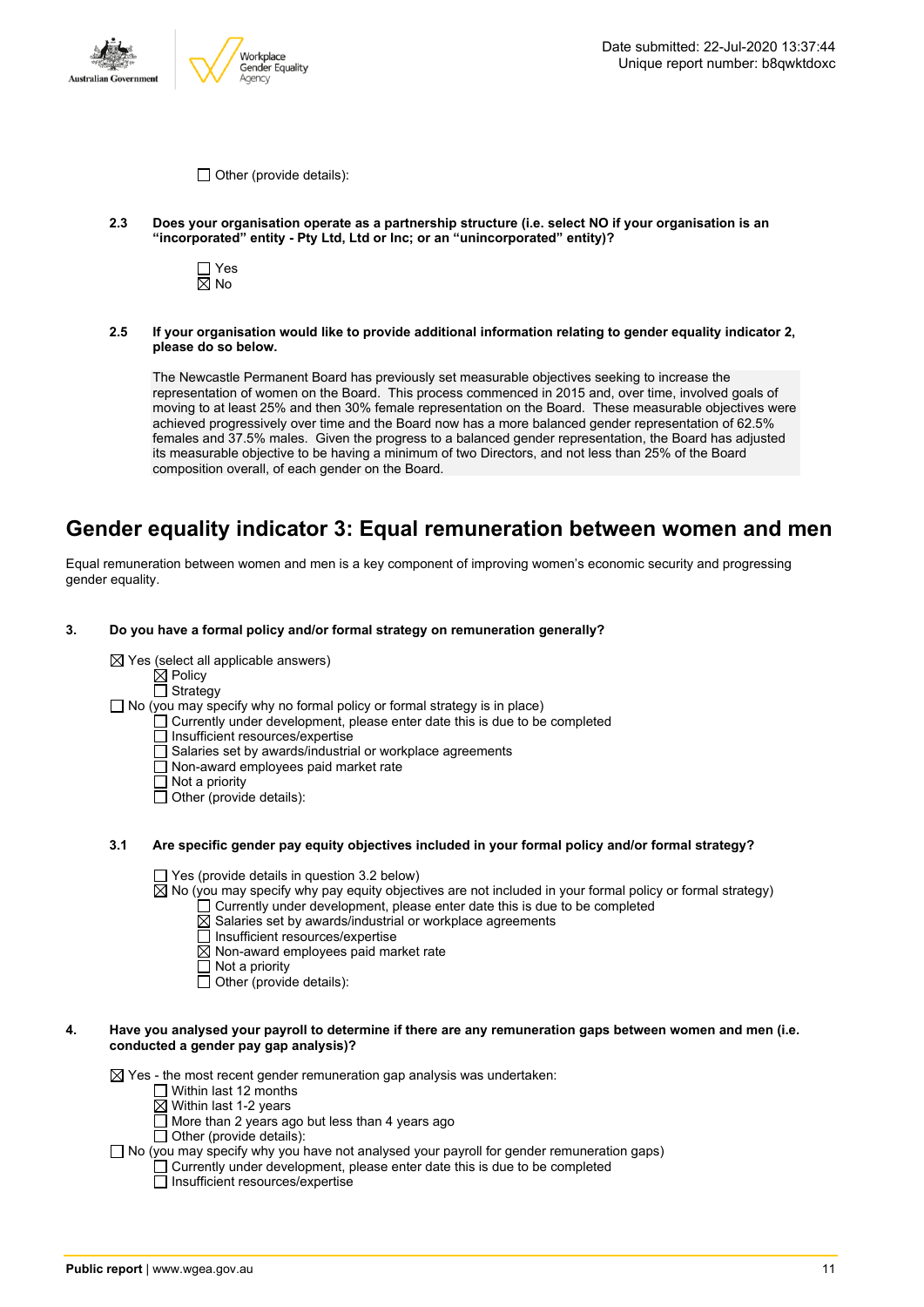

□ Salaries for ALL employees (including managers) are set by awards or industrial agreements AND there is no room for discretion in pay changes (for example because pay increases occur only when there is a change in tenure or qualifications)

Salaries for SOME or ALL employees (including managers) are set by awards or industrial agreements and there IS room for discretion in pay changes (because pay increases can occur with some discretion such as performance assessments)

Non-award employees paid market rate

 $\Box$  Not a priority

 $\Box$  Other (provide details):

#### 4.01 You may provide details below on the type of gender remuneration gap analysis that has been undertaken **(for example like-for-like and/or organisation-wide).**

Both a like for like (based on pay level) and organization wide analysis was competed.

#### **4.1 Did you take any actions as a result of your gender remuneration gap analysis?**

 $\boxtimes$  Yes – indicate what actions were taken (select all applicable answers)

- $\Box$  Created a pay equity strategy or action plan
- $\overline{\boxtimes}$  Identified cause/s of the gaps
- $\boxtimes$  Reviewed remuneration decision-making processes
- $\overline{\boxtimes}$  Analysed commencement salaries by gender to ensure there are no pay gaps
- $\boxtimes$  Analysed performance ratings to ensure there is no gender bias (including unconscious bias)
- $\boxtimes$  Analysed performance pay to ensure there is no gender bias (including unconscious bias)
- Trained people-managers in addressing gender bias (including unconscious bias)
- Set targets to reduce any organisation-wide gaps
- $\boxtimes$  Reported pay equity metrics (including gender pay gaps) to the governing body
- $\overline{\boxtimes}$  Reported pay equity metrics (including gender pay gaps) to the executive
- $\Box$  Reported pay equity metrics (including gender pay gaps) to all employees
- $\Box$  Reported pay equity metrics (including gender pay gaps) externally
- □ Corrected like-for-like gaps
- Conducted a gender-based job evaluation process
- $\Box$  Implemented other changes (provide details):
- $\Box$  No (you may specify why no actions were taken resulting from your remuneration gap analysis)
	- No unexplainable or unjustifiable gaps identified
	- Currently under development, please enter date this is due to be completed
	- Insufficient resources/expertise
	- $\Box$  Salaries set by awards/industrial or workplace agreements
	- Non-award employees are paid market rate
	- Unable to address cause/s of gaps (provide details why):
	- Not a priority
	- $\Box$  Other (provide details):
- **4.2 If your organisation would like to provide additional information relating to gender equality indicator 3, please do so below:**

### **Gender equality indicator 4: Flexible working and support for employees with family and caring responsibilities**

This indicator will enable the collection and use of information from relevant employers about the availability and utility of employment terms, conditions and practices relating to flexible working arrangements for employees and to working arrangements supporting employees with family or caring responsibilities. One aim of this indicator is to improve the capacity of women and men to combine paid work and family or caring responsibilities through such arrangements. The achievement of this goal is fundamental to gender equality and to maximising Australia's skilled workforce.

5. A "PRIMARY CARER" is the member of a couple or a single carer, REGARDLESS OF GENDER, identified as having **greater responsibility for the day-to-day care of a child.**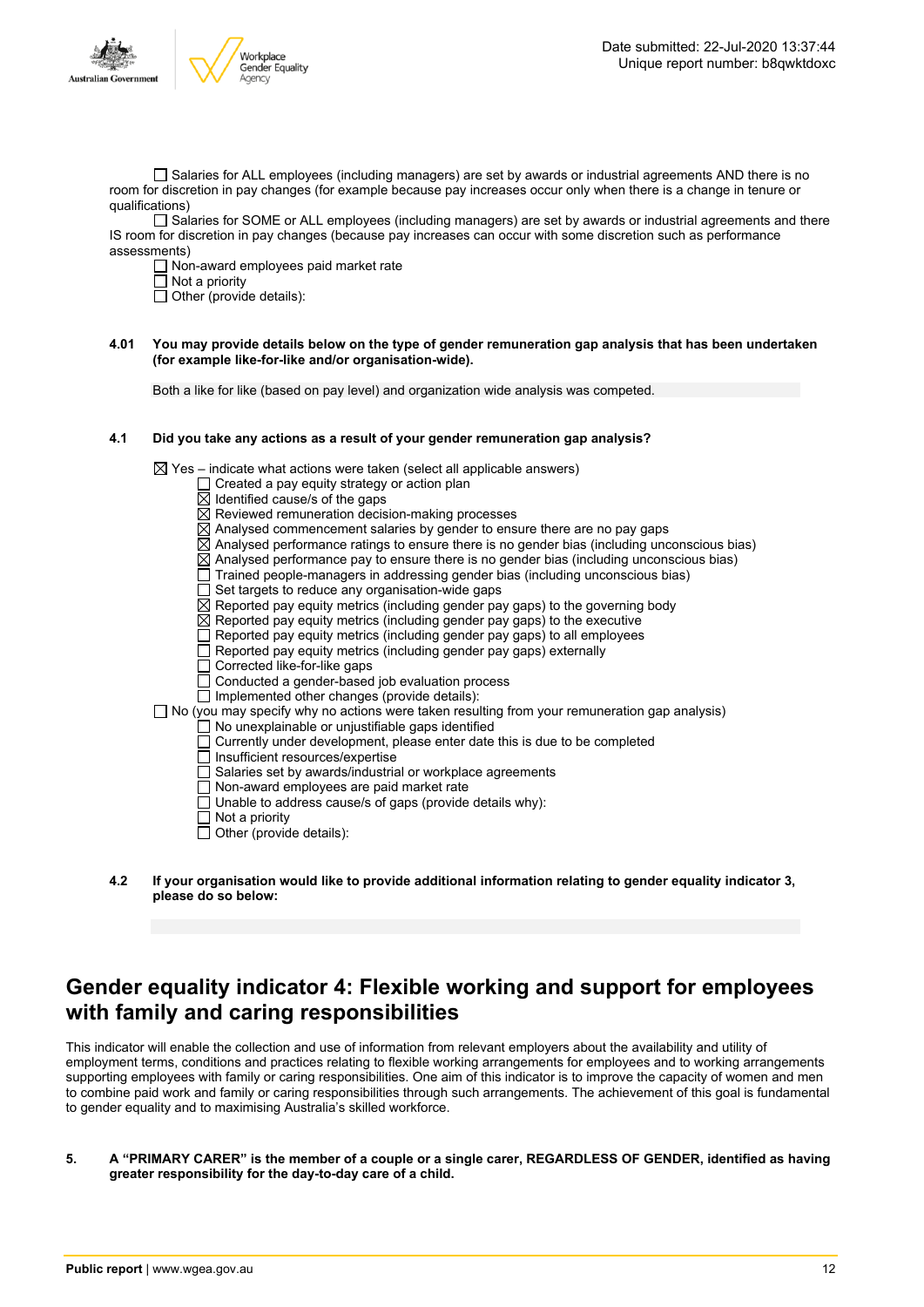



| Do you provide EMPLOYER FUNDED paid parental leave for PRIMARY CARERS that is available for women AND |  |
|-------------------------------------------------------------------------------------------------------|--|
| men, in addition to any government funded parental leave scheme for primary carers?                   |  |

 $\boxtimes$  Yes. (Please indicate how employer funded paid parental leave is provided to the primary carer):

 $\Box$  By paying the gap between the employee's salary and the government's paid parental leave scheme

By paying the employee's full salary (in addition to the government's paid scheme), regardless of the period of time over which it is paid. For example, full pay for 12 weeks or half pay for 24 weeks

 $\boxtimes$  As a lump sum payment (paid pre- or post- parental leave, or a combination)

 $\square$  No, we offer paid parental leave for primary carers that is available to women ONLY (e.g. maternity leave). (Please indicate how employer funded paid parental leave is provided to women ONLY):

 $\square$  By paying the gap between the employee's salary and the government's paid parental leave scheme

 $\square$  By paying the employee's full salary (in addition to the government's paid scheme), regardless of the period of time over which it is paid. For example, full pay for 12 weeks or half pay for 24 weeks

As a lump sum payment (paid pre- or post- parental leave, or a combination)

 $\Box$  No, we offer paid parental leave for primary carers that is available to men ONLY. (Please indicate how employer funded paid parental leave is provided to men ONLY):

 $\Box$  By paying the gap between the employee's salary and the government's paid parental leave scheme

 $\Box$  By paying the employee's full salary (in addition to the government's paid scheme), regardless of the period of time over which it is paid. For example, full pay for 12 weeks or half pay for 24 weeks

 $\Box$  As a lump sum payment (paid pre- or post- parental leave, or a combination)

 $\Box$  No, not available (you may specify why this leave is not provided)

 $\Box$  Currently under development, please enter date this is due to be completed

□ Insufficient resources/expertise

Workplace Gender Equality **kgency** 

Government scheme is sufficient

Not a priority

 $\overline{\Box}$  Other (provide details):

**5.1 How many weeks of EMPLOYER FUNDED paid parental leave for primary carers is provided? If different amounts of leave are provided (e.g. based on length of service) enter the MINIMUM number of weeks provided to eligible employees:**

14

- 5a. If your organisation would like to provide additional information on your paid parental leave for primary **carers e.g. eligibility period, where applicable the maximum number of weeks provided, and other arrangements you may have in place, please do so below.**
	- **5.2 What proportion of your total workforce has access to employer funded paid parental leave for PRIMARY CARERS?**
		- **• In your calculation, you MUST INCLUDE CASUALS when working out the proportion.**
			- $\Box$  <10% 10-20% 21-30%  $\Box$  31-40%  $\Box$  41-50% 51-60% 61-70%  $\Box$  71-80% 81-90%  $\overline{\boxtimes}$  91-99%  $\Box$  100%
	- **5.3 Please indicate whether your employer funded paid parental leave for primary carers covers:**
		- $\boxtimes$  Adoption  $\Box$  Surrogacy
		- $\Box$  Stillbirth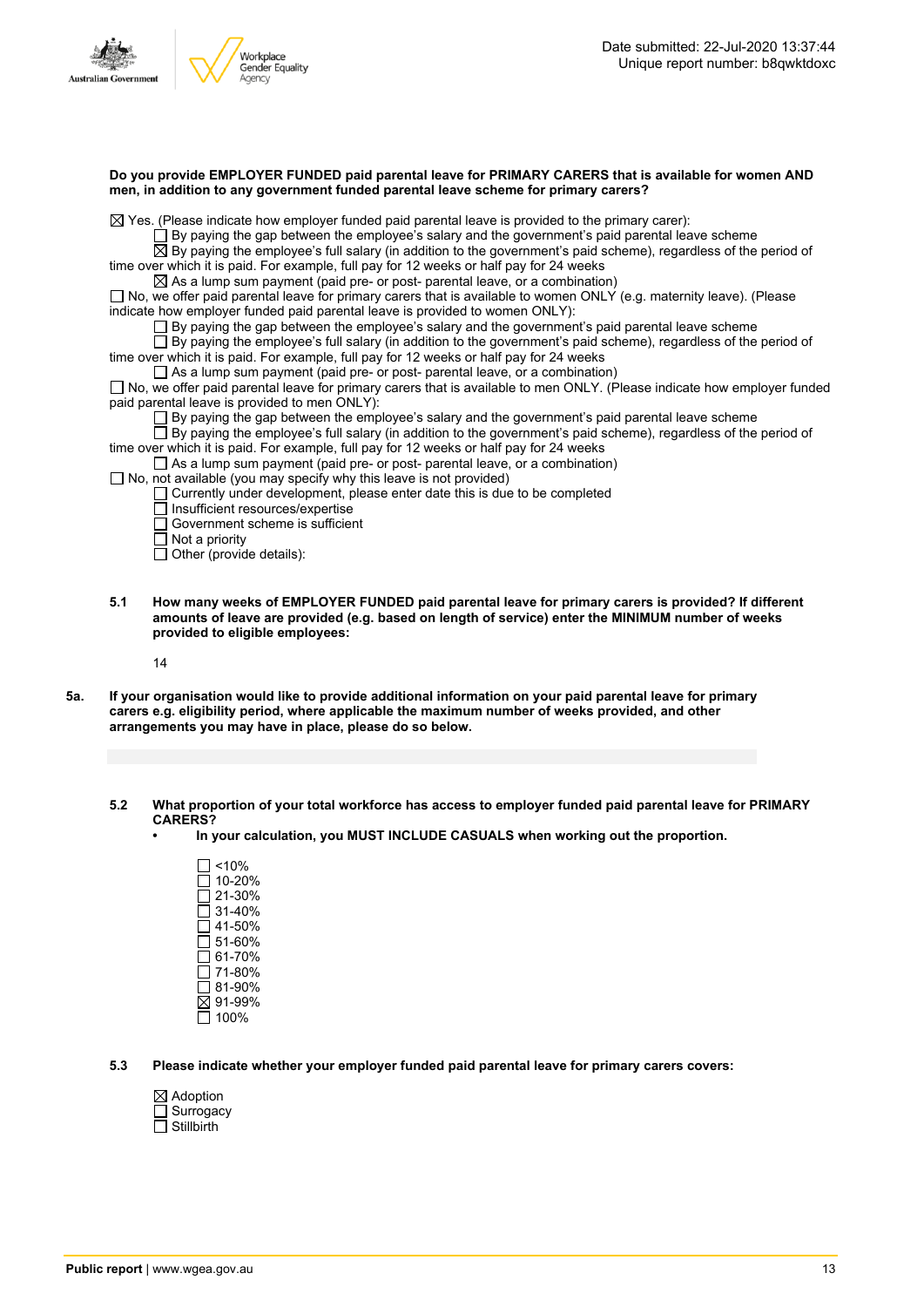

6. A "SECONDARY CARER" is a member of a couple or a single carer, REGARDLESS OF GENDER, who is not the **primary carer.**

#### **Do you provide EMPLOYER FUNDED paid parental leave for SECONDARY CARERS that is available for men and women, in addition to any government funded parental leave scheme for secondary carers?**

| ⊠ Yes                                                                                                             |  |
|-------------------------------------------------------------------------------------------------------------------|--|
| $\Box$ No, we offer paid parental leave for SECONDARY CARERS that is available to men ONLY (e.g. paternity leave) |  |
| $\Box$ No, we offer paid parental leave for SECONDARY CARERS that is available to women ONLY                      |  |
| $\Box$ No (you may specify why employer funded paid parental leave for secondary carers is not paid)              |  |
| $\Box$ Currently under development, please enter date this is due to be completed                                 |  |
| Insufficient resources/expertise                                                                                  |  |
| $\Box$ Government scheme is sufficient                                                                            |  |
| $\Box$ Not a priority                                                                                             |  |

Other (provide details):

**6.1 How many days of EMPLOYER FUNDED parental leave is provided for SECONDARY CARERS? If different** amounts of leave are provided (e.g. based on length of service) enter the MINIMUM number of days provided **to eligible employees:**

5

- 6a. If your organisation would like to provide additional information on your paid parental leave for SECONDARY **CARERS e.g. eligibility period, other arrangements you may have in place etc, please do so below.**
	- 6.2 What proportion of your total workforce has access to employer funded paid parental leave for SECONDARY **CARERS?**
		- **• In your calculation, you MUST INCLUDE CASUALS when working out the proportion.**
			- $\Box$  <10%  $\square$  10-20%  $\overline{\square}$  21-30%  $\overline{\Box}$  31-40%  $\square$  41-50%  $\square$  51-60%  $\Box$  61-70%  $\overline{7}$  71-80% 81-90% 91-99%  $\Box$  100%
	- **6.3 Please indicate whether your employer funded paid parental leave for secondary carers covers:**
		- $\boxtimes$  Adoption Surrogacy  $\Box$  Stillbirth
- **7. How many MANAGERS have taken parental leave during the reporting period (paid and/or unpaid)? Include employees still on parental leave, regardless of when it commenced.**

|          | Primary carer's leave |      | Secondary carer's leave |      |
|----------|-----------------------|------|-------------------------|------|
|          | Female                | Male | Female                  | Male |
| Managers |                       |      |                         |      |

**7.1 How many NON-MANAGERS have taken parental leave during the reporting period (paid and/or unpaid)? Include employees still on parental leave, regardless of when it commenced.**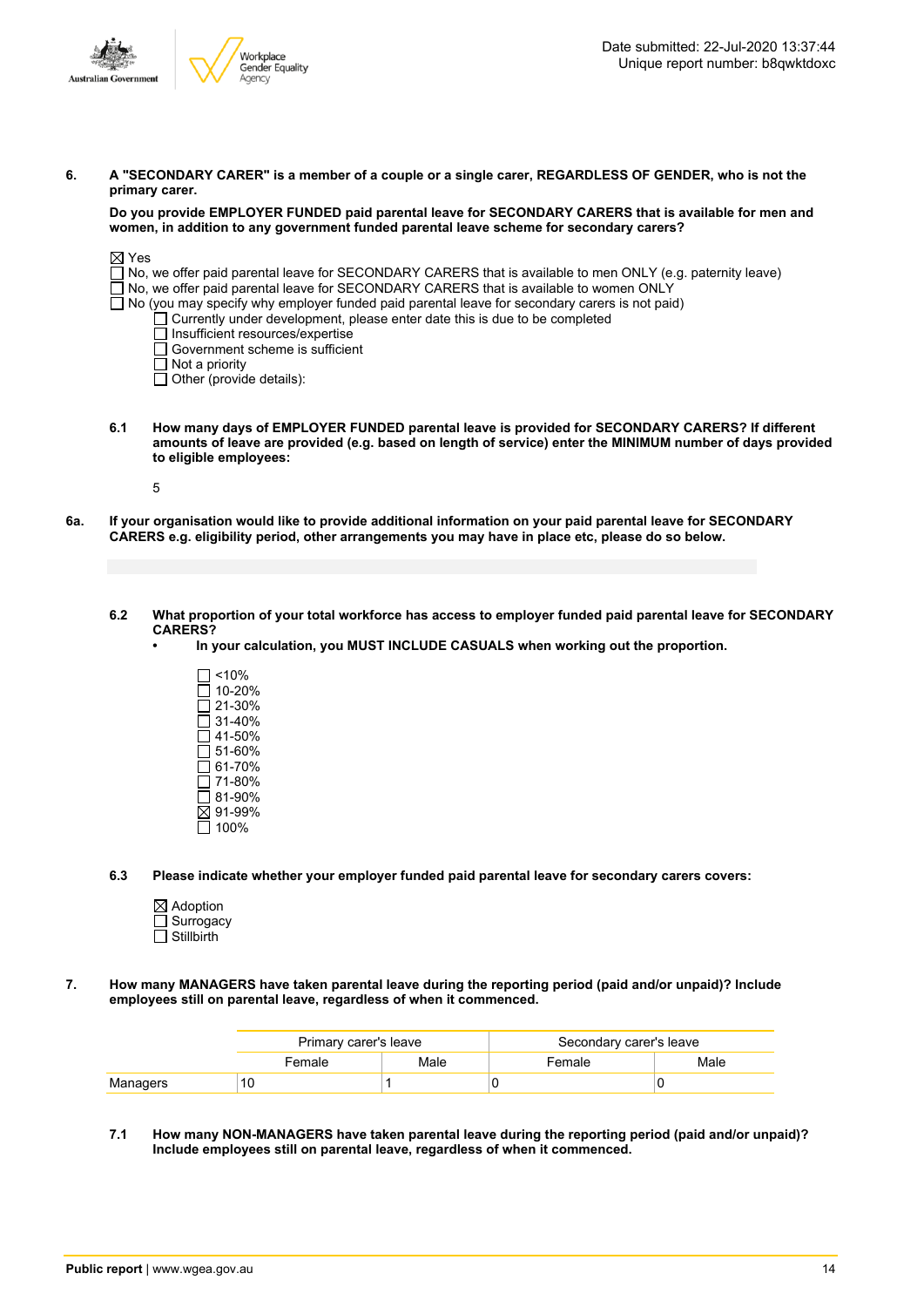

|              | Primary carer's leave |      | Secondary carer's leave |      |
|--------------|-----------------------|------|-------------------------|------|
|              | Female                | Male | Female                  | Male |
| Non-managers | 57                    |      |                         |      |

**8. How many MANAGERS, during the reporting period, ceased employment before returning to work from parental leave, regardless of when the leave commenced?**

**• Include those where parental leave was taken continuously with any other leave type. For example, where annual leave or any other paid or unpaid leave is also taken at that time.**

**• 'Ceased employment' means anyone who has exited the organisation for whatever reason, including resignations, redundancies and dismissals.**

- **8.1 How many NON-MANAGERS, during the reporting period, ceased employment before returning to work from parental leave, regardless of when the leave commenced?**
	- **• Include those where parental leave was taken continuously with any other leave type. For example, where annual leave or any other paid or unpaid leave is also taken at that time.**

**• 'Ceased employment' means anyone who has exited the organisation for whatever reason, including resignations, redundancies and dismissals.**

| NH<br>$\cdots$ |  |
|----------------|--|

#### **9. Do you have a formal policy and/or formal strategy on flexible working arrangements?**

 $\boxtimes$  Yes (select all applicable answers)

 $\boxtimes$  Policy  $\overline{\boxtimes}$  Strategy

 $\Box$  No (you may specify why no formal policy or formal strategy is in place)

Currently under development, please enter date this is due to be completed

Insufficient resources/expertise

- $\overline{\Box}$  Don't offer flexible arrangements
- $\Box$  Not a priority

 $\Box$  Other (provide details):

#### **9.1 You may indicate which of the following are included in your flexible working arrangements strategy:**

A business case for flexibility has been established and endorsed at the leadership level

Leaders are visible role models of flexible working

 $\boxtimes$  Flexible working is promoted throughout the organisation

Targets have been set for engagement in flexible work

Targets have been set for men's engagement in flexible work

Leaders are held accountable for improving workplace flexibility

- $\Box$  Manager training on flexible working is provided throughout the organisation
- Employee training is provided throughout the organisation

Team-based training is provided throughout the organisation

 $\boxtimes$  Employees are surveyed on whether they have sufficient flexibility

 $\Box$  The organisation's approach to flexibility is integrated into client conversations

- The impact of flexibility is evaluated (eg reduced absenteeism, increased employee engagement)
- Metrics on the use of, and/or the impact of, flexibility measures are reported to key management personnel

 $\Box$  Metrics on the use of, and/or the impact of, flexibility measures are reported to the governing body

#### 10. Do you have a formal policy and/or formal strategy to support employees with family or caring responsibilities?

 $\boxtimes$  Yes (select all applicable answers)

 $\boxtimes$  Policy

 $\overline{\Box}$  Strategy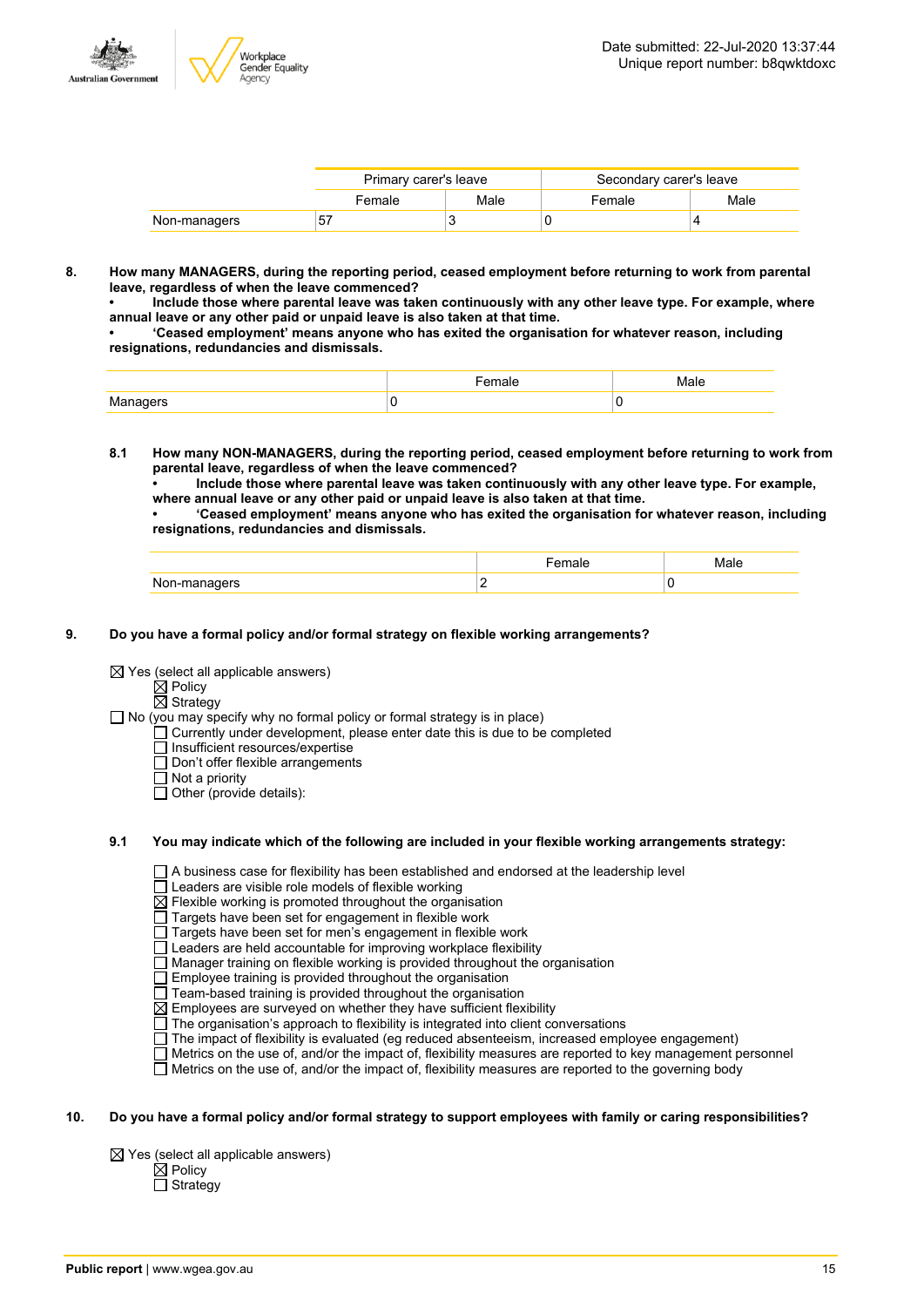- $\Box$  No (you may specify why no formal policy or formal strategy is in place)
	- $\Box$  Currently under development, please enter date this is due to be completed
	- $\overline{\Box}$  Insufficient resources/expertise
	- $\Box$  Included in award/industrial or workplace agreement
	- $\Box$  Not a priority
	- $\Box$  Other (provide details):

#### 11. Do you offer any other support mechanisms, other than leave, for employees with family or caring responsibilities **(eg, employer-subsidised childcare, breastfeeding facilities)?**

#### ⊠ Yes

 $\Box$  No (you may specify why non-leave based measures are not in place)

- Currently under development, please enter date this is due to be completed
- Insufficient resources/expertise
- $\overline{\Box}$  Not a priority
- $\overline{\Box}$  Other (provide details):
- **11.1 Please select what support mechanisms are in place and if they are available at all worksites. • Where only one worksite exists, for example a head-office, select "Available at all worksites".**

 $\Box$  Employer subsidised childcare □ Available at some worksites only

- $\Box$  Available at all worksites
- On-site childcare
	- Available at some worksites only
	- Available at all worksites
- $\boxtimes$  Breastfeeding facilities
	- $\boxtimes$  Available at some worksites only
		- □ Available at all worksites
- Childcare referral services
	- □ Available at some worksites only
	- $\Box$  Available at all worksites
- $\Box$  Internal support networks for parents
	- $\Box$  Available at some worksites only
	- $\Box$  Available at all worksites
- $\Box$  Return to work bonus (only select this option if the return to work bonus is NOT the balance of paid parental leave when an employee returns from leave)
	- Available at some worksites only
	- $\Box$  Available at all worksites
- $\boxtimes$  Information packs to support new parents and/or those with elder care responsibilities
	- □ Available at some worksites only
	- $\overline{\boxtimes}$  Available at all worksites
- $\Box$  Referral services to support employees with family and/or caring responsibilities
	- Available at some worksites only Available at all worksites
- $\Box$  Targeted communication mechanisms, for example intranet/ forums
	- Available at some worksites only
	- Available at all worksites
- $\Box$  Support in securing school holiday care
	- $\Box$  Available at some worksites only
	- $\Box$  Available at all worksites
- $\boxtimes$  Coaching for employees on returning to work from parental leave □ Available at some worksites only
	- $\boxtimes$  Available at all worksites
- $\Box$  Parenting workshops targeting mothers
	- □ Available at some worksites only
	- Available at all worksites
- □ Parenting workshops targeting fathers Available at some worksites only
	- $\Box$  Available at all worksites
- $\Box$  None of the above, please complete question 11.2 below
- 12. Do you have a formal policy and/or formal strategy to support employees who are experiencing family or domestic **violence?**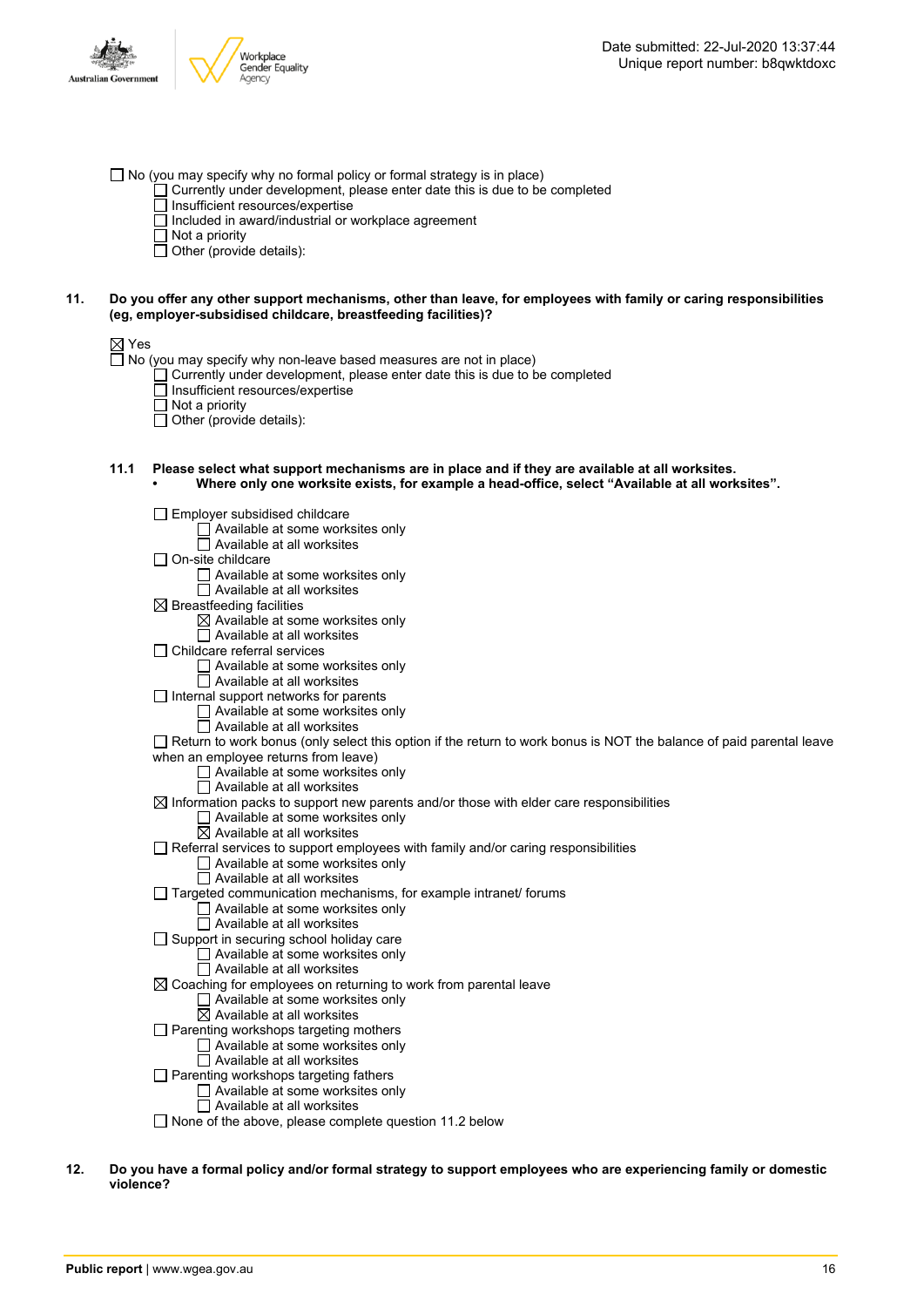

 $\boxtimes$  Yes (select all applicable answers)

 $\boxtimes$  Policy

 $\overline{\Box}$  Strategy

- $\Box$  No (you may specify why no formal policy or formal strategy is in place)
	- $\Box$  Currently under development, please enter date this is due to be completed
		- □ Insufficient resources/expertise
		- $\Box$  included in award/industrial or workplace agreements
		- Not aware of the need
		- $\overline{\Box}$  Not a priority
		- $\Box$  Other (please provide details):

#### 13. Other than a formal policy and/or formal strategy, do you have any support mechanisms in place to support **employees who are experiencing family or domestic violence?**

 $\boxtimes$  Yes (select all applicable answers)

- $\overline{\boxtimes}$  Employee assistance program (including access to a psychologist, chaplain or counsellor)
- $\boxtimes$  Training of key personnel
	- $\boxtimes$  A domestic violence clause is in an enterprise agreement or workplace agreement
	- Workplace safety planning
	- Access to paid domestic violence leave (contained in an enterprise/workplace agreement)
	- $\boxtimes$  Access to unpaid domestic violence leave (contained in an enterprise/workplace agreement)
- $\boxtimes$  Access to paid domestic violence leave (not contained in an enterprise/workplace agreement)
- $\boxtimes$  Access to unpaid leave
- $\overline{\boxtimes}$  Confidentiality of matters disclosed
- $\boxtimes$  Referral of employees to appropriate domestic violence support services for expert advice
- $\boxtimes$  Protection from any adverse action or discrimination based on the disclosure of domestic violence
- $\boxtimes$  Flexible working arrangements
- $\Box$  Provision of financial support (e.g. advance bonus payment or advanced pay)
- $\boxtimes$  Offer change of office location
- Emergency accommodation assistance
- Access to medical services (e.g. doctor or nurse)
- $\overline{\boxtimes}$  Other (provide details):

Access to Manager Assist as part of EAP offering, used to up skill managers and provide support and assistance.  $\Box$  No (you may specify why no other support mechanisms are in place)

- $\Box$  Currently under development, please enter date this is due to be completed
- $\overline{\Box}$  Insufficient resources/expertise
- $\Box$  Not aware of the need
- $\Box$  Not a priority
- Other (provide details):
- 14. Where any of the following options are available in your workplace, are those option/s available to both women **AND men?**
	- **• flexible hours of work**
	- **• compressed working weeks**
	- **• time-in-lieu**
	- **• telecommuting**
	- **• part-time work**
	- **• job sharing**
	- **• carer's leave**
	- **• purchased leave**
	- **• unpaid leave.**

**Options may be offered both formally and/or informally.**

**For example, if time-in-lieu is available to women formally but to men informally, you would select NO.**

 $\boxtimes$  Yes, the option/s in place are available to both women and men.

 $\Box$  No, some/all options are not available to both women AND men.

- **14.1 Which options from the list below are available? Please tick the related checkboxes.**
	- **• Unticked checkboxes mean this option is NOT available to your employees.**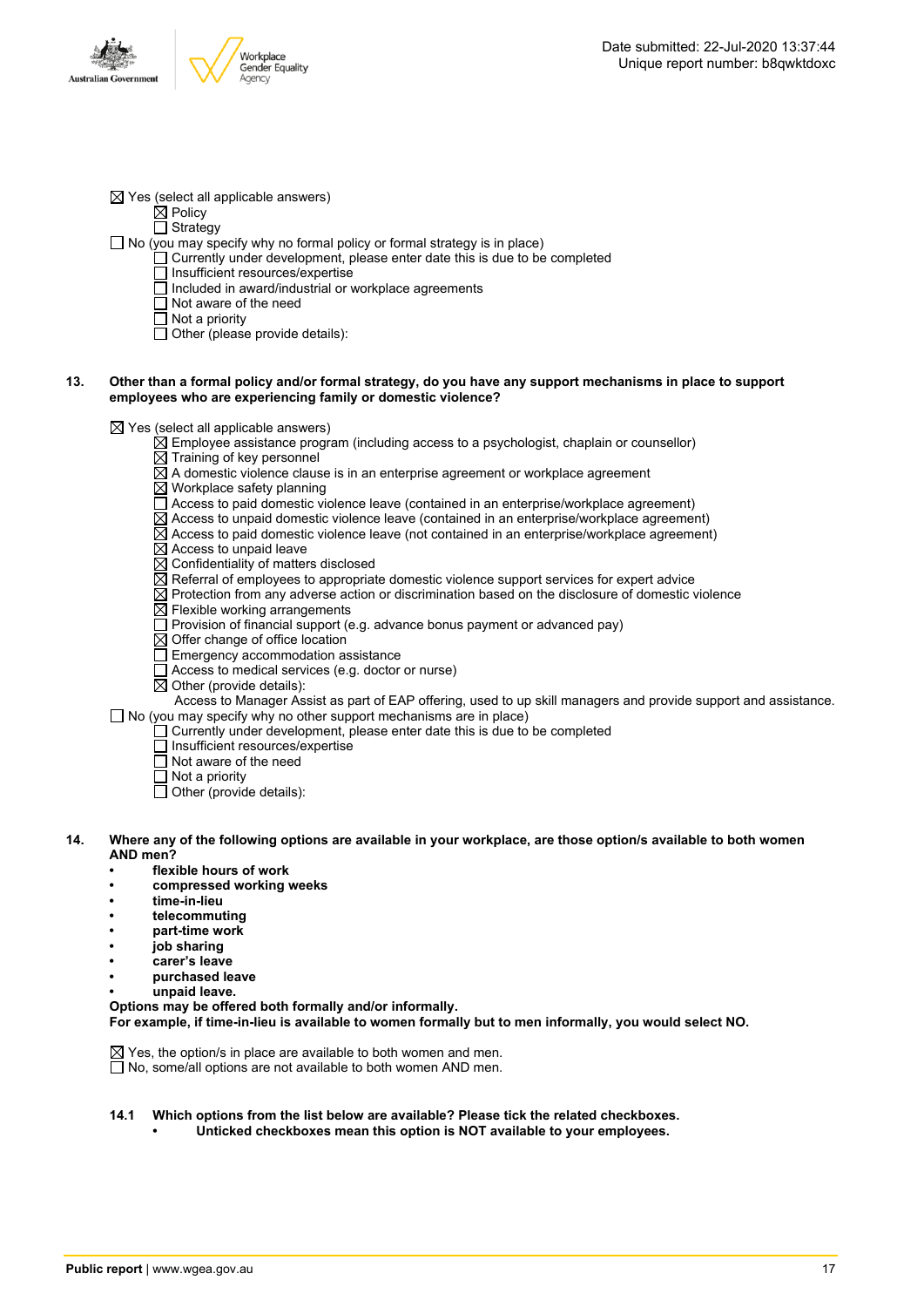



|                          | Managers |          | Non-managers |             |
|--------------------------|----------|----------|--------------|-------------|
|                          | Formal   | Informal | Formal       | Informal    |
| Flexible hours of work   | ⊠        | ⋈        | ⊠            | ⋈           |
| Compressed working weeks | ⊠        | X        | ⊠            | ⊠           |
| Time-in-lieu             | ⊠        | X        | $\boxtimes$  | ⊠           |
| Telecommuting            | ⊠        | Χ        | ⊠            | X           |
| Part-time work           | ⊠        | ⊠        | ⊠            | ⊠           |
| Job sharing              | ⊠        | X        | ⊠            | ⊠           |
| Carer's leave            | ⊠        | X        | ⊠            | X           |
| Purchased leave          | ⊠        | M        | $\boxtimes$  | $\boxtimes$ |
| Unpaid leave             | ⊠        | ⋉        | ⊠            | X           |
|                          |          |          |              |             |

**14.3 You may specify why any of the above options are NOT available to your employees.**

- Currently under development, please enter date this is due to be completed  $\Box$  Insufficient resources/expertise  $\overline{\Box}$  Not a priority
- $\Box$  Other (provide details):
- **14.4 If your organisation would like to provide additional information relating to gender equality indicator 4, please do so below:**

### **Gender equality indicator 5: Consultation with employees on issues concerning gender equality in the workplace**

This gender equality indicator seeks information on what consultation occurs between employers and employees on issues concerning gender equality in the workplace.

**15. Have you consulted with employees on issues concerning gender equality in your workplace?**

No (you may specify why you have not consulted with employees on gender equality)

- Not needed (provide details why):
- Insufficient resources/expertise
- $\overline{\Box}$  Not a priority
- $\overline{\Box}$  Other (provide details):

**15.1 How did you consult with employees on issues concerning gender equality in your workplace?**

□ Survey

- Consultative committee or group
- Focus groups  $\Box$  Exit interviews
- 
- Performance discussions Other (provide details):
- **15.2 Who did you consult?**

| $\Box$ All staff         |
|--------------------------|
| $\Box$ Women only        |
| $\Box$ Men only          |
| Human resources managers |
|                          |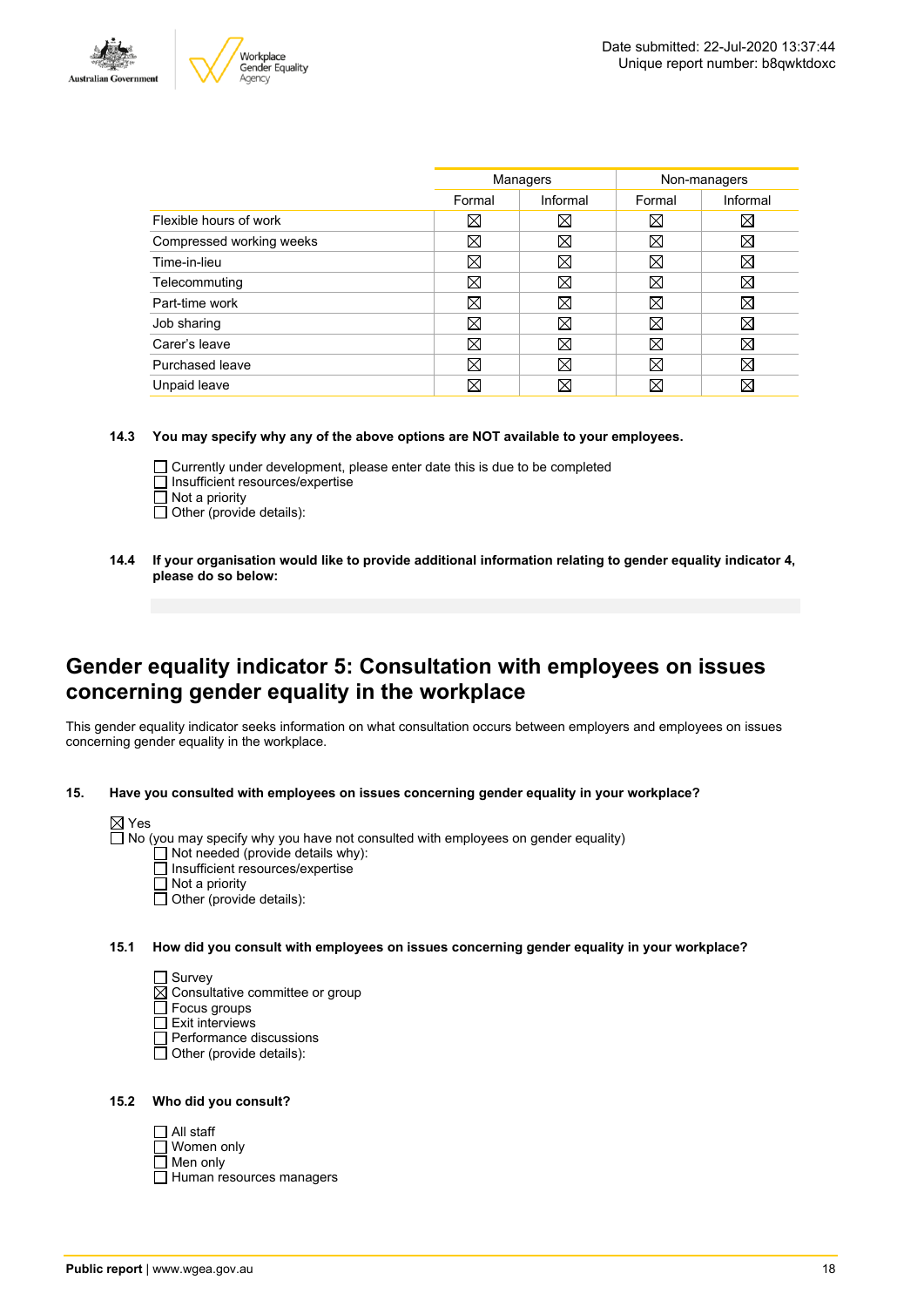

| Management                                                     |
|----------------------------------------------------------------|
| $\boxtimes$ Employee representative group(s)                   |
| $\Box$ Diversity committee or equivalent                       |
| $\Box$ Women and men who have resigned while on parental leave |
| $\Box$ Other (provide details):                                |

**15.3 If your organisation would like to provide additional information relating to gender equality indicator 5, please do so below.**

Draft submission was tabled and discussed at the Employee Consultative Committee to ensure opportunity for feedback prior to finalisation.

# **Gender equality indicator 6: Sex-based harassment and discrimination**

The prevention of sex-based harassment and discrimination (SBH) has been identified as important in improving workplace participation. Set by the Minister, this gender equality indicator seeks information on the existence of a SBH policy and/or strategy and whether training of managers on SBH is in place.

#### **16. Do you have a formal policy and/or formal strategy on sex-based harassment and discrimination prevention?**

|     |      | $\boxtimes$ Yes (select all applicable answers)<br>$\boxtimes$ Policy<br>$\Box$ Strategy<br>$\Box$ No (you may specify why no formal policy or formal strategy is in place)<br>$\Box$ Currently under development, please enter date this is due to be completed<br>Insufficient resources/expertise<br>Included in award/industrial or workplace agreement<br>$\Box$ Not a priority<br>Other (provide details): |
|-----|------|------------------------------------------------------------------------------------------------------------------------------------------------------------------------------------------------------------------------------------------------------------------------------------------------------------------------------------------------------------------------------------------------------------------|
|     | 16.1 | Do you include a grievance process in any sex-based harassment and discrimination prevention formal<br>policy and/or formal strategy?                                                                                                                                                                                                                                                                            |
|     |      | $\boxtimes$ Yes<br>$\Box$ No (you may specify why a grievance process is not included)<br>$\Box$ Currently under development, please enter date this is due to be completed<br>Insufficient resources/expertise<br>Not a priority<br>Other (provide details):                                                                                                                                                    |
| 17. |      | Do you provide training for all managers on sex-based harassment and discrimination prevention?                                                                                                                                                                                                                                                                                                                  |
|     |      | $\boxtimes$ Yes - please indicate how often this training is provided:<br>$\boxtimes$ At induction<br>$\boxtimes$ At least annually<br>Every one-to-two years<br>Every three years or more<br>Varies across business units<br>Other (provide details):<br>$\Box$ No (you may specify why this training is not provided)                                                                                          |

may specify why this training is not provided)

- Currently under development, please enter date this is due to be completed
	- Insufficient resources/expertise
	- Not a priority
	- $\overline{\Box}$  Other (provide details):
- **17.1 If your organisation would like to provide additional information relating to gender equality indicator 6, please do so below:**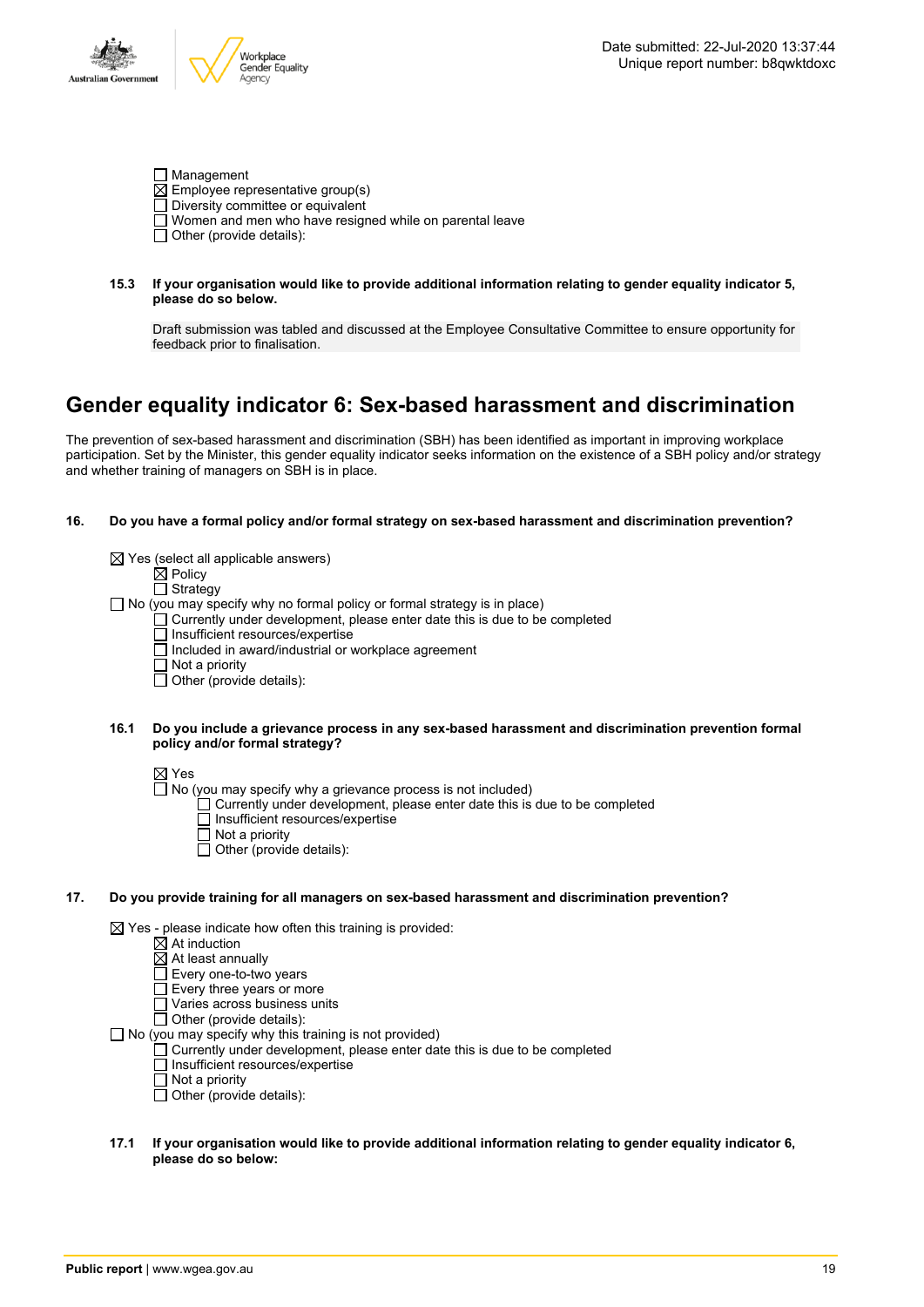



### **Other**

18. If your organisation has introduced any outstanding initiatives that have resulted in improved gender equality in **your workplace, please tell us about them.**

(As with all questions in this questionnaire, information you provide here will appear in your public report.)

Newcastle Permanent has developed a People and Culture Strategy for 2020-2023 and this has continued to enhance our existing policies, strategies and approaches. One of the key initiatives delivered in support of gender equality and the broader imperative of attracting and retaining talent has been the implementation of our Talent Framework. The People and Culture Strategy consists of six (6) key pillars: Nurture and Grow our Skills for the Future; Cultivate our Leadership; Build a Culture of Wellbeing; Instil a High Performing Culture that Celebrates Success; Create a Great Place for People to Work; and Embrace the Benefits of Diversity. These pillars are supported by a robust suite of initiatives to further enhance diversity and gender equality in our workplace, as well as key metrics to ensure we are able to measure our success. These initiatives include participation in Inclusion 100, development of an Equity and Diversity Strategy, enhancement of our Leadership Development Program, development of a Remuneration Strategy and Framework, and application to be considered an 'Employer of Choice'.